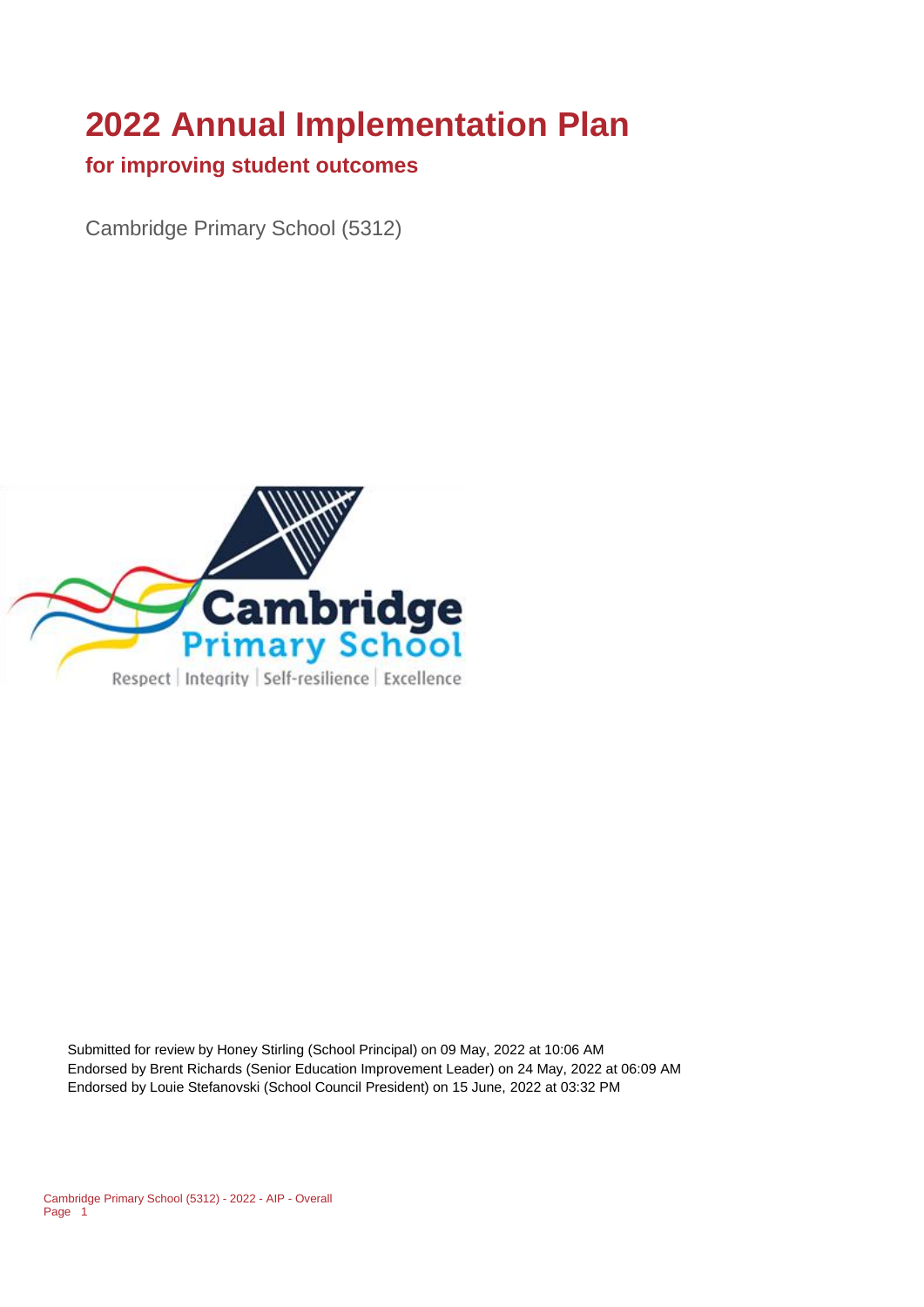# **Self-evaluation Summary - 2022**

|                                           | <b>FISO 2.0 Dimensions</b>                                                                                                                                                                                                       | <b>Self-evaluation Level</b> |
|-------------------------------------------|----------------------------------------------------------------------------------------------------------------------------------------------------------------------------------------------------------------------------------|------------------------------|
| <b>Teaching</b><br>and<br><b>Learning</b> | Documented teaching and learning program based on the Victorian<br>Curriculum and senior secondary pathways, incorporating extra-<br>curricula programs                                                                          |                              |
|                                           | Use of common and subject-specific high impact teaching and<br>learning strategies as part of a shared and responsive teaching and<br>learning model implemented through positive and supportive student-<br>staff relationships | Emerging                     |

| <b>Assessment</b> | Systematic use of assessment strategies and measurement practices<br>to obtain and provide feedback on student learning growth, attainment<br>and wellbeing capabilities | Emerging |
|-------------------|--------------------------------------------------------------------------------------------------------------------------------------------------------------------------|----------|
|                   | Systematic use of data and evidence to drive the prioritisation,<br>development, and implementation of actions in schools and<br>classrooms.                             |          |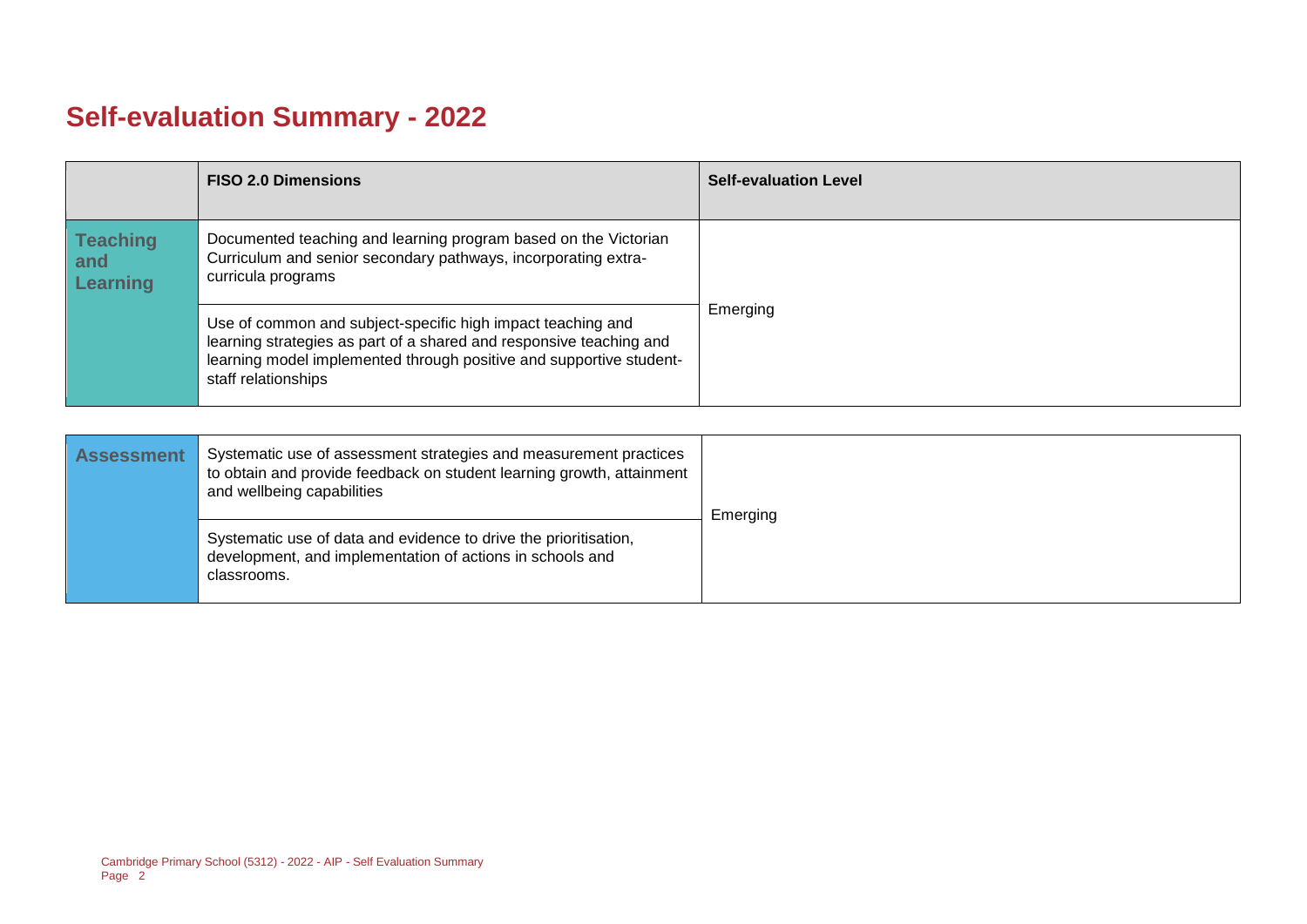| Leadership | The strategic direction and deployment of resources to create and<br>reflect shared goals and values; high expectations; and a positive,<br>safe and orderly learning environment | Emerging |
|------------|-----------------------------------------------------------------------------------------------------------------------------------------------------------------------------------|----------|
|            | Shared development of a culture of respect and collaboration with<br>positive and supportive relationships between students and staff at the<br>core                              |          |

| <b>Engagement</b> | Activation of student voice and agency, including in leadership and<br>learning, to strengthen students' participation and engagement in<br>school                                    | Emerging |
|-------------------|---------------------------------------------------------------------------------------------------------------------------------------------------------------------------------------|----------|
|                   | Strong relationships and active partnerships between schools and<br>families/carers, communities, and organisations to strengthen<br>students' participation and engagement in school |          |

| <b>Support</b> | Responsive, tiered and contextualised approaches and strong<br>relationships to support student learning, wellbeing and inclusion                                         |          |
|----------------|---------------------------------------------------------------------------------------------------------------------------------------------------------------------------|----------|
|                | Effective use of resources and active partnerships with families/carers,<br>specialist providers and community organisations to provide<br>responsive support to students | Emerging |

| Enter your reflective comments | The pandemic has had a direct impact on the school in terms of implementing the strategic direction of the school. Our<br>focus for 2022 will be to implement the 2021 priorities and goals and review these in a 6 month timeframe and re-set for the<br>remainder of the year. Curriculum, planning and assessment will be monitored closely to ensure learning, catch up and<br>extension priorities are achieved within the given timeframe. Health and wellbeing and building communities will also be |
|--------------------------------|-------------------------------------------------------------------------------------------------------------------------------------------------------------------------------------------------------------------------------------------------------------------------------------------------------------------------------------------------------------------------------------------------------------------------------------------------------------------------------------------------------------|
|                                | monitored to ensure all goals are achieved within the 12 months.                                                                                                                                                                                                                                                                                                                                                                                                                                            |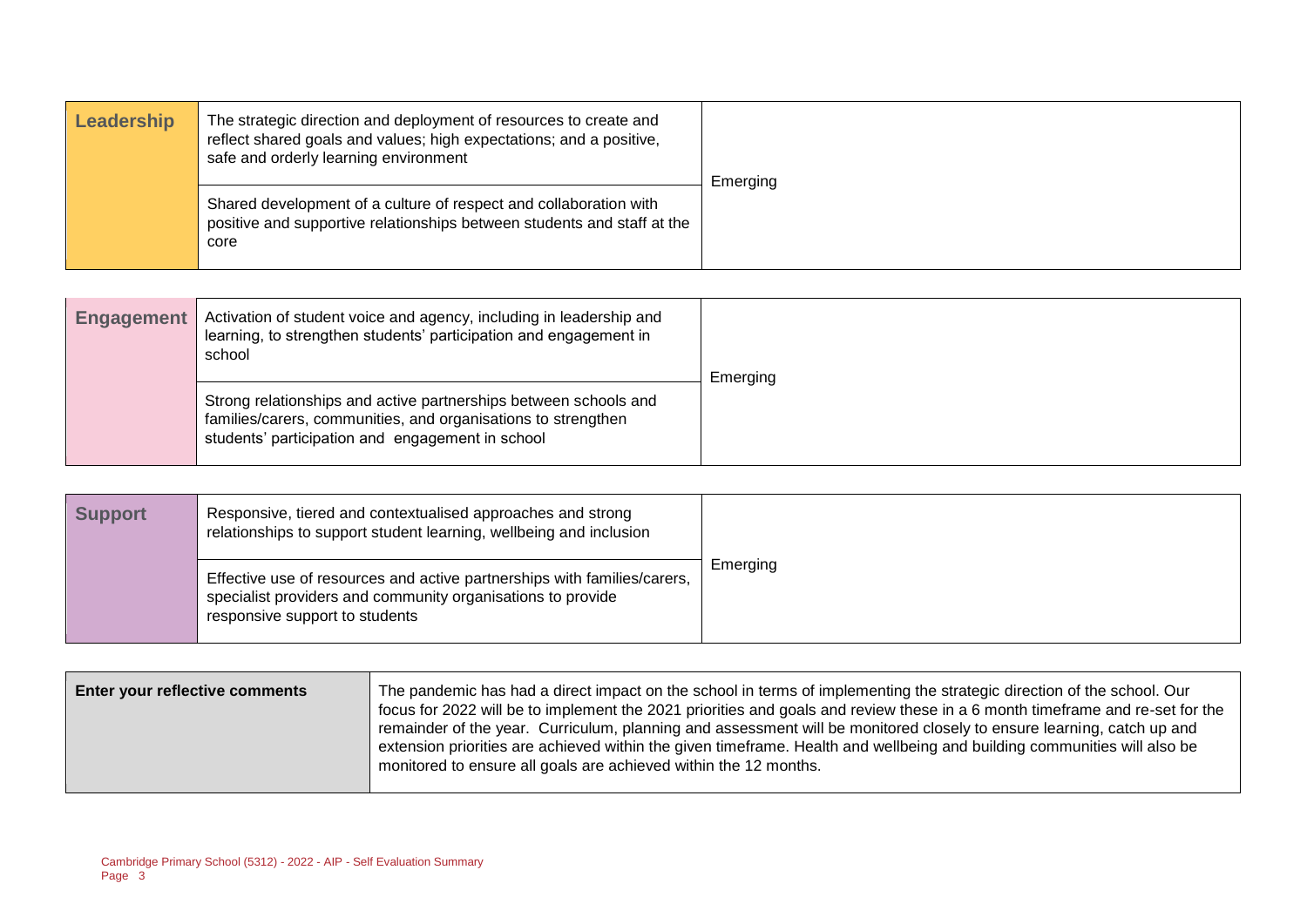| <b>Considerations for 2022</b>   | - Provision of differentiated Literacy and Numeracy learning tasks that target the needs of all learners and challenge higher<br>achievers<br>- Build leaders and teachers data literacy and capacity to evaluate the impact of teaching practices on student learning.<br>- Strengthening parent/carer involvement in learning catch up activities. |
|----------------------------------|------------------------------------------------------------------------------------------------------------------------------------------------------------------------------------------------------------------------------------------------------------------------------------------------------------------------------------------------------|
| Documents that support this plan |                                                                                                                                                                                                                                                                                                                                                      |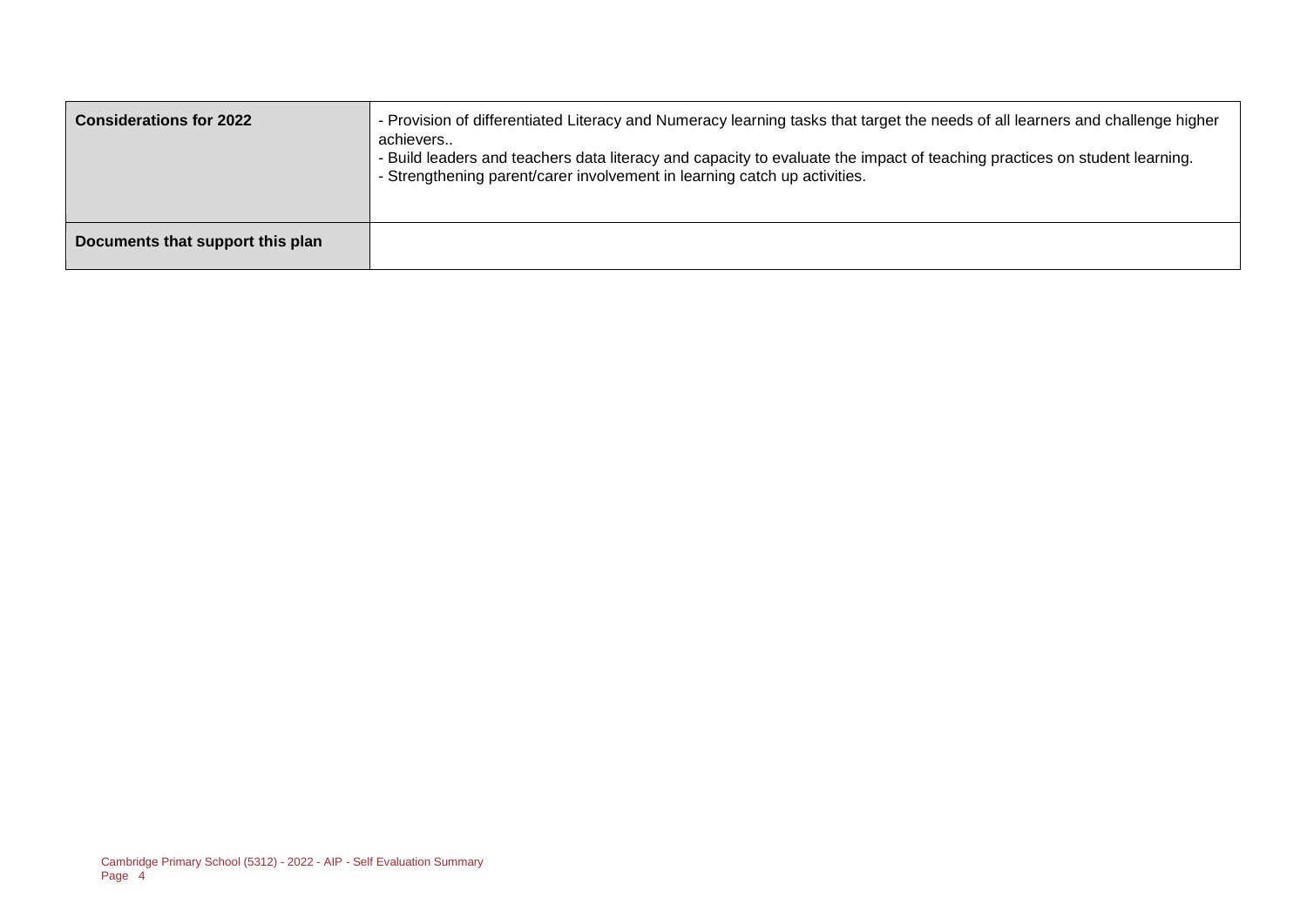# **SSP Goals Targets and KIS**

| Learning - Support both those who need extra support and those who have thrived to continue to extend their learning,      |
|----------------------------------------------------------------------------------------------------------------------------|
|                                                                                                                            |
|                                                                                                                            |
| Wellbeing - Effectively mobilise available resources to support students' wellbeing and mental health, especially the most |
|                                                                                                                            |
|                                                                                                                            |
| • Reading - Increase the percentage of students showing high relative growth from 24% in 2018                              |
| • Writing - Increase the percentage of students showing high relative growth from 30% in 2018 to                           |
|                                                                                                                            |
| • Numeracy - Increase the percentage of students showing high relative growth from 19% in                                  |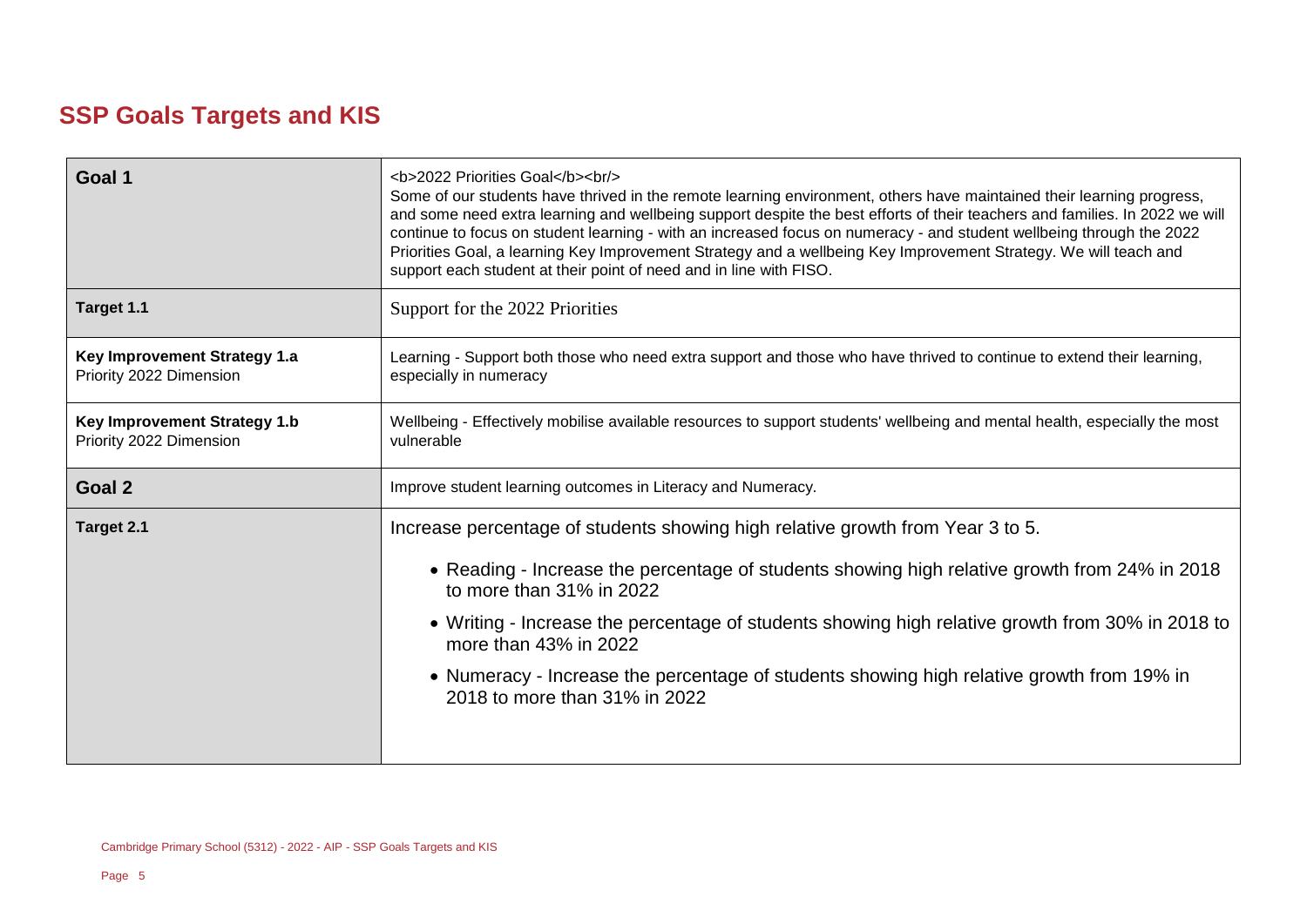| Target 2.2 | To increase the number of students in the top two bands in Reading, Writing and Numeracy.                                                                                                         |
|------------|---------------------------------------------------------------------------------------------------------------------------------------------------------------------------------------------------|
|            | <b>Reading</b>                                                                                                                                                                                    |
|            | • Increase the number of students in the top two NAPLAN bands in Year 3 from 63% in 2018 to<br>78% in 2022. (This is equivalent to approximately 95 students in 2018 and 117 students in<br>2022. |
|            | • Increase the number of students in the top two NAPLAN bands in Year 5 from 39% in 2018 to<br>55% in 2022. (This is equivalent to approximately 51 students in 2018 and 63 students in<br>2022.  |
|            | <b>Writing</b>                                                                                                                                                                                    |
|            | • Increase the number of students in the top two NAPLAN bands in Year 3 from 51% in 2018 to<br>63% in 2022.                                                                                       |
|            | • Increase the number of students in the top two NAPLAN bands in Year 5 from 18% in 2018 to<br>34% in 2022.                                                                                       |
|            | <b>Numeracy</b>                                                                                                                                                                                   |
|            | • Increase the number of students in the top two NAPLAN bands in Year 3 from 57% in 2018 to<br>69% in 2022.                                                                                       |
|            | • Increase the number of students in the top two NAPLAN bands in Year 5 from 34% in 2018 to<br>48% in 2022.                                                                                       |
|            | • (This is an increase of 4% per year, this is equivalent of approximately 5 students increase per<br>year or one per grade.)                                                                     |
|            |                                                                                                                                                                                                   |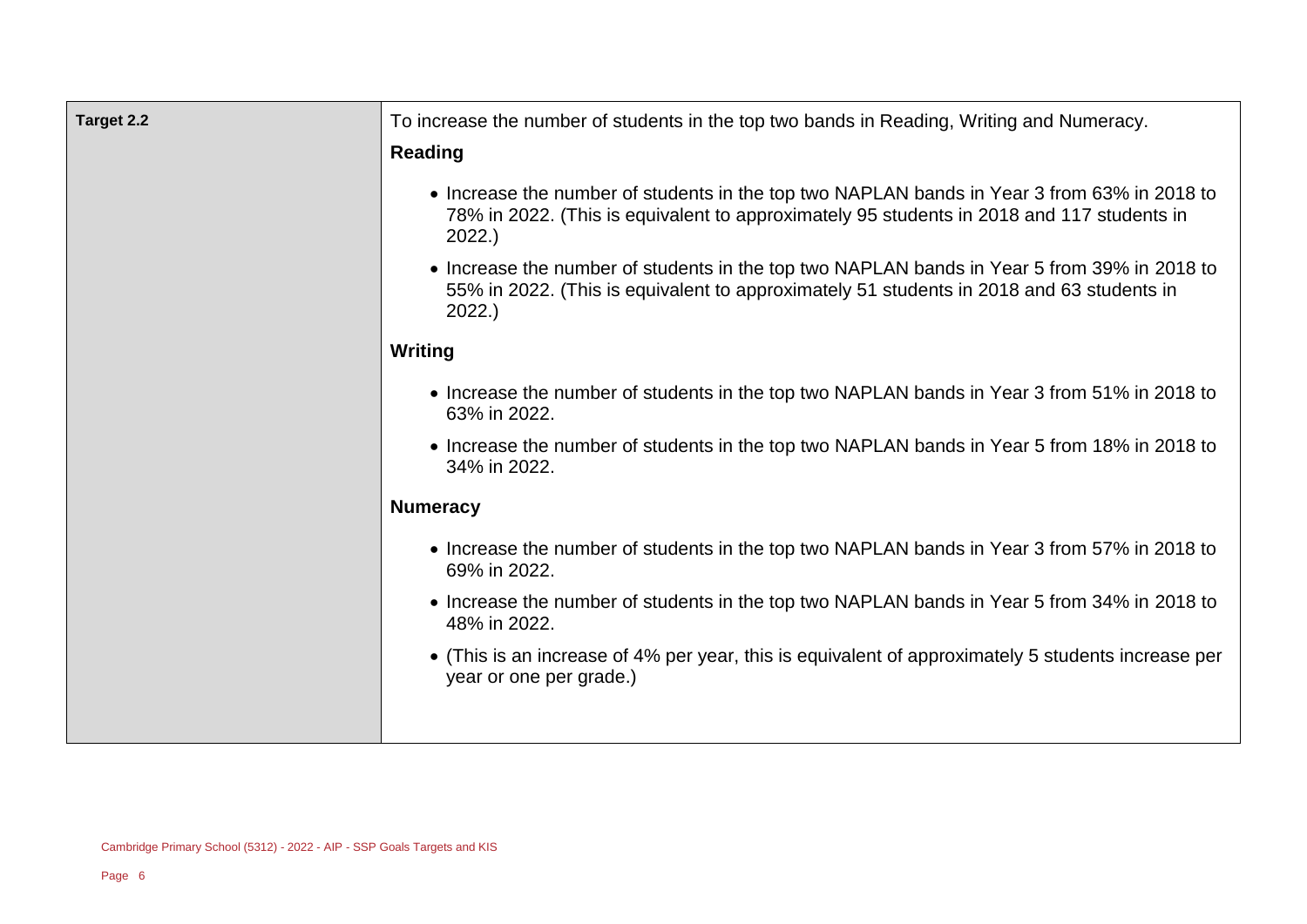| Target 2.3 | By 2022, decrease the variability between NAPLAN Writing results in Years 3 and 5 and teacher<br>judgement data by comparing;<br>• teacher judgment percentages of A-B with Writing NAPLAN results in the top two bands.<br>• teacher judgment percentages of D-E with NAPLAN results of the bottom two bands.<br>2017 Teacher Judgements and NAPLAN results (2018 data not available as yet) |                                                          |                              |                                                                                                      |
|------------|-----------------------------------------------------------------------------------------------------------------------------------------------------------------------------------------------------------------------------------------------------------------------------------------------------------------------------------------------------------------------------------------------|----------------------------------------------------------|------------------------------|------------------------------------------------------------------------------------------------------|
|            | <b>Writing TJ</b>                                                                                                                                                                                                                                                                                                                                                                             | $\%$ A-B (2017)                                          | $\%D-E(2017)$                |                                                                                                      |
|            | Year 3                                                                                                                                                                                                                                                                                                                                                                                        | 20%                                                      | 18%                          |                                                                                                      |
|            | Year 5                                                                                                                                                                                                                                                                                                                                                                                        | 16%                                                      | 6%                           |                                                                                                      |
|            | <b>Writing NAPLAN</b>                                                                                                                                                                                                                                                                                                                                                                         | % Top 2 Bands                                            | % Bottom Two<br><b>Bands</b> |                                                                                                      |
|            | Year 3                                                                                                                                                                                                                                                                                                                                                                                        | 57%                                                      | 8%                           |                                                                                                      |
|            | Year 5                                                                                                                                                                                                                                                                                                                                                                                        | 26%                                                      | 5%                           |                                                                                                      |
|            |                                                                                                                                                                                                                                                                                                                                                                                               |                                                          |                              |                                                                                                      |
| Target 2.4 | on the Staff opinion Survey by measuring;                                                                                                                                                                                                                                                                                                                                                     |                                                          |                              | By the end of 2022, increase the percentage of positive endorsement for school climate factor scores |
|            |                                                                                                                                                                                                                                                                                                                                                                                               | • Collective efficacy from 69% in 2018 to 81% in 2022.   |                              |                                                                                                      |
|            |                                                                                                                                                                                                                                                                                                                                                                                               | • Academic emphasis from 65% in 2018 to 77% in 2022      |                              |                                                                                                      |
|            |                                                                                                                                                                                                                                                                                                                                                                                               | • Teacher collaboration from 47% in 2018 to 59% in 2022. |                              |                                                                                                      |
|            |                                                                                                                                                                                                                                                                                                                                                                                               |                                                          |                              |                                                                                                      |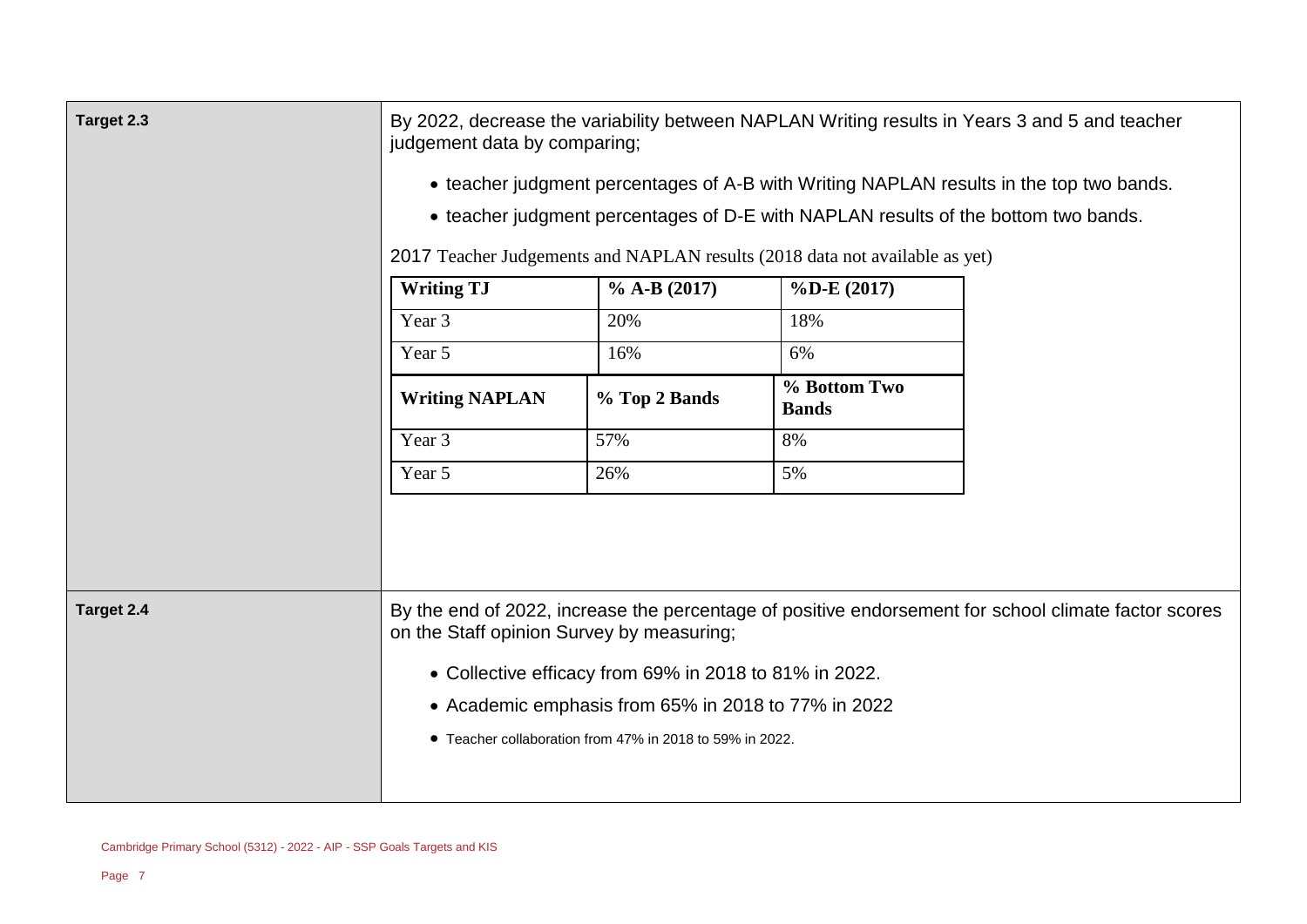| <b>Key Improvement Strategy 2.a</b><br>Curriculum planning and assessment                | Document and implement a guaranteed and viable curriculum to enhance student learning in Reading and Writing. (CPA)                                                                                                                                                                                        |  |
|------------------------------------------------------------------------------------------|------------------------------------------------------------------------------------------------------------------------------------------------------------------------------------------------------------------------------------------------------------------------------------------------------------|--|
| <b>Key Improvement Strategy 2.b</b><br>Evidence-based high-impact teaching<br>strategies | Develop and consistently implement an agreed instructional model that is informed by evidence-based high impact<br>teaching strategies. (EHITS)                                                                                                                                                            |  |
| <b>Key Improvement Strategy 2.c</b><br>Evaluating impact on learning                     | Build leadership and teacher capacity to identify and plan for student learning needs and evaluate the impact of teaching<br>practices through professional learning communities. (EIL)                                                                                                                    |  |
| Goal 3                                                                                   | Improve students' engagement in their learning.                                                                                                                                                                                                                                                            |  |
| Target 3.1                                                                               | By the end of 2022, increase the percentage of positive endorsement for indicators on the student<br>AToSS by measuring;<br>• student voice and agency from 76% in 2018 to 88% in 2022.<br>• stimulated learning from 86% in 2018 to 98% in 2022.<br>• learning confidence from 85% in 2018 to 97% in 2022 |  |
| Target 3.2                                                                               | By the end of 2022, increase the percentage of positive endorsement on the SSS by measuring;<br>• Parent and community from 75% in 2018 to 87% in 2022                                                                                                                                                     |  |
| Target 3.3                                                                               | By the end of 2022, increase the percentage of positive endorsement in the POS by measuring;<br>• parent participation and involvement from 78% in 2018 to 90% in 2022<br>• teacher communication from 63% in 2018 to 75% in 2022                                                                          |  |

 $\overline{\phantom{a}}$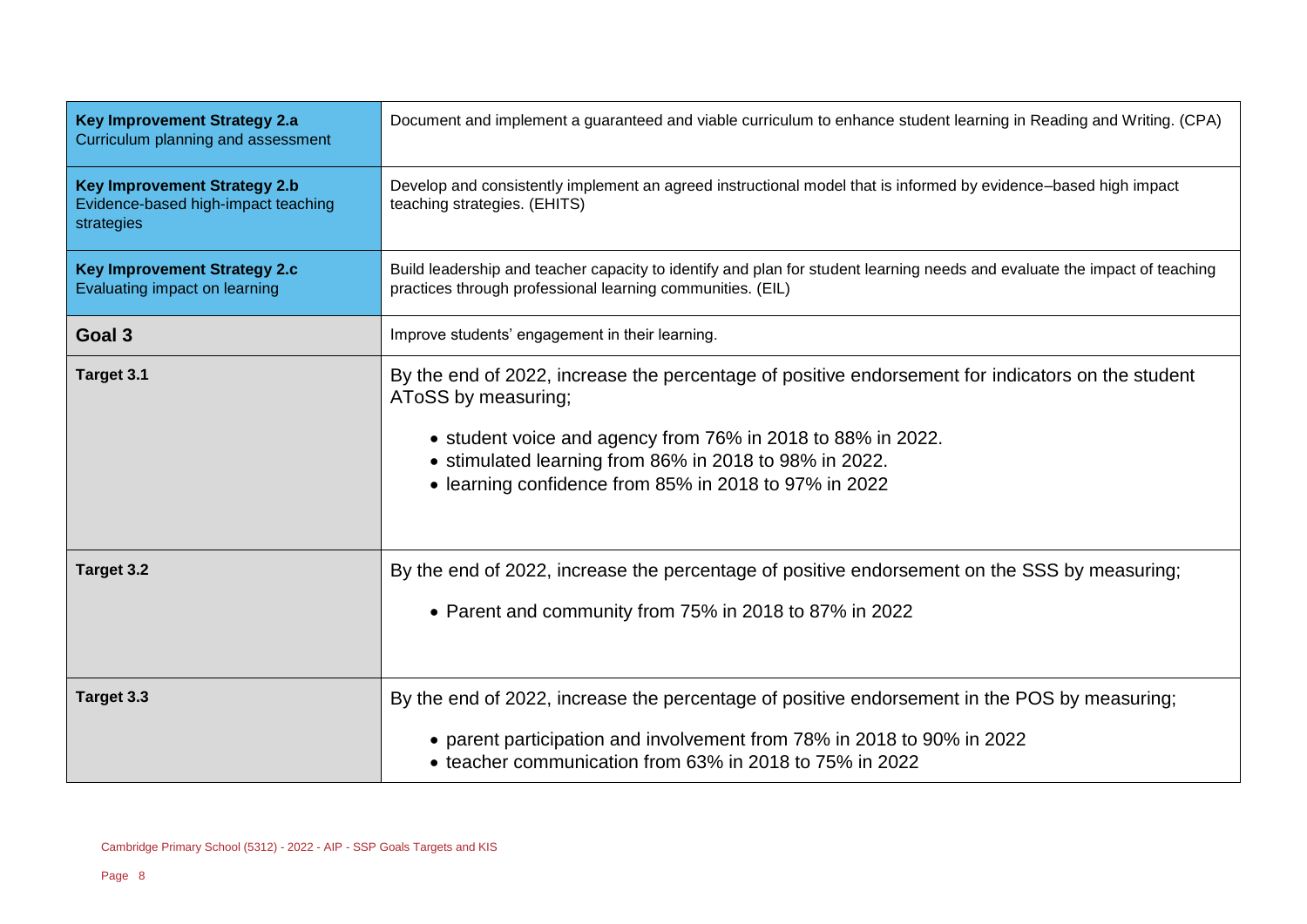|                                                                                       | • stimulated learning environment from 73% in 2018 to 85% in 2022                                                  |
|---------------------------------------------------------------------------------------|--------------------------------------------------------------------------------------------------------------------|
| <b>Key Improvement Strategy 3.a</b><br>Intellectual engagement and self-<br>awareness | Develop student learning opportunities and goals that are challenging, engaging and promote curiosity. (IESA)      |
| <b>Key Improvement Strategy 3.b</b><br>Intellectual engagement and self-<br>awareness | Develop a culture of high expectation for all students. (IESA)                                                     |
| Key Improvement Strategy 3.c<br>Parents and carers as partners                        | Strengthen partnerships with parents and the community that enhance students learning at school and at home. (PCP) |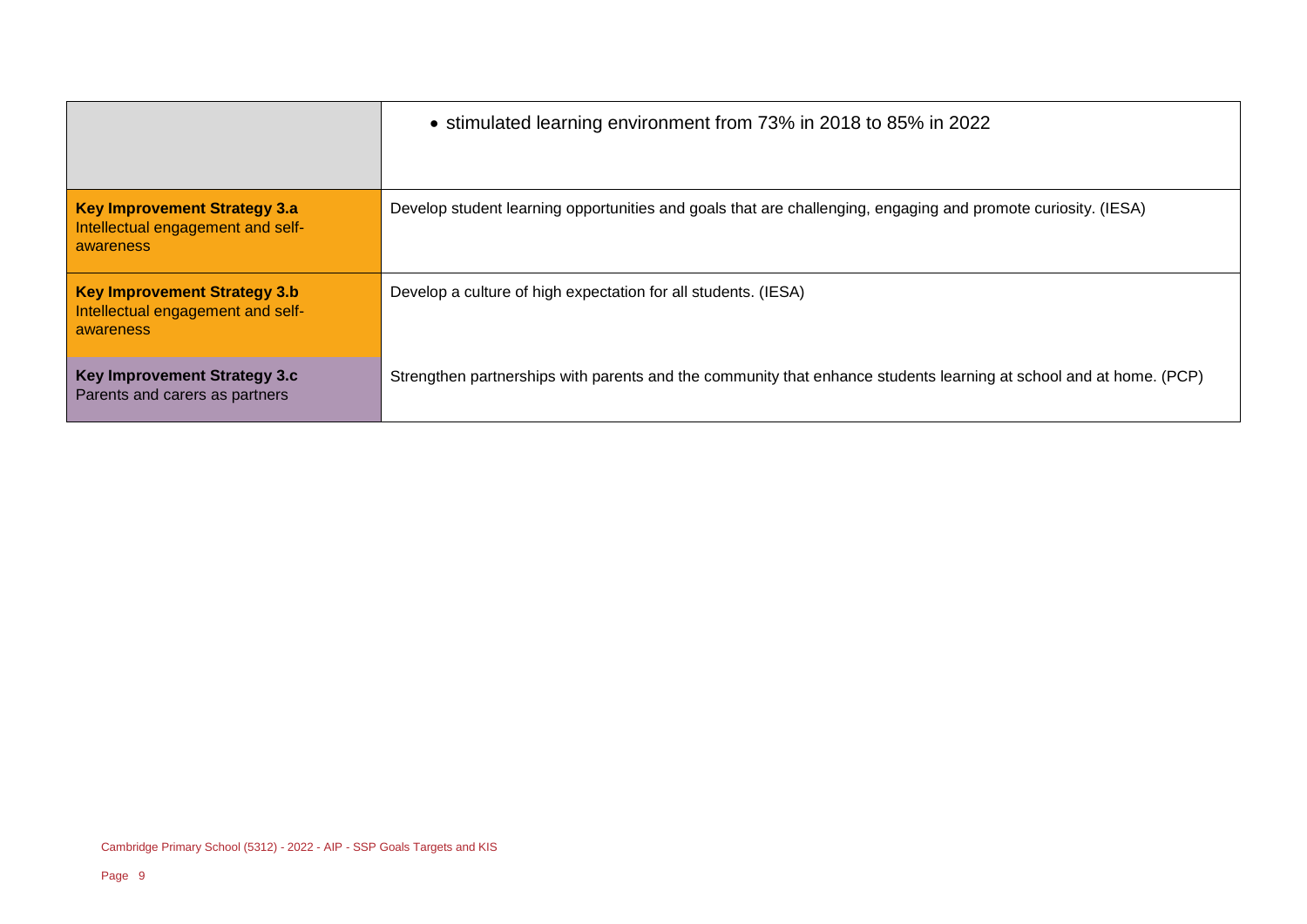# **Select Annual Goals and KIS**

| <b>Four Year Strategic Goals</b>                                                                       | Is this<br>selected<br>for focus<br>this year? | <b>Four Year Strategic Targets</b> | 12 month target<br>The 12 month target is an<br>incremental step towards meeting the<br>4-year target, using the same data<br>set.                                                                                                                                                                                                                                                                                                                                                                                                                                                                                                                                                                                                                                             |
|--------------------------------------------------------------------------------------------------------|------------------------------------------------|------------------------------------|--------------------------------------------------------------------------------------------------------------------------------------------------------------------------------------------------------------------------------------------------------------------------------------------------------------------------------------------------------------------------------------------------------------------------------------------------------------------------------------------------------------------------------------------------------------------------------------------------------------------------------------------------------------------------------------------------------------------------------------------------------------------------------|
| <b>2022 Priorities<br/>Goal</b><br><br>Some of our students have<br>thrived in the remote learning<br> | Yes                                            | Support for the 2022 Priorities    | By the end of the year, 100% of<br>targeted students will make a<br>minimum of 12 months growth in<br>10 months of learning.<br>Learning catch up and extension<br>By the end of the year 100% of<br>students who participate in the<br>tutoring program will make a<br>minimum of 12 months growth<br>using the F& P continuum in<br>reading in ten months of learning<br>By the end of the year 100% of<br>students in the tutoring program<br>will make a minimum of 12<br>months growth using MOI (maths<br>Interview online) in Place Value in<br>ten months of learning<br>Differentiated instruction<br>By the end of 2022 we will<br>increase the planned<br>differentiated learning activities<br>based on students learning needs<br>from 86% in 2021 to 89% in 2022 |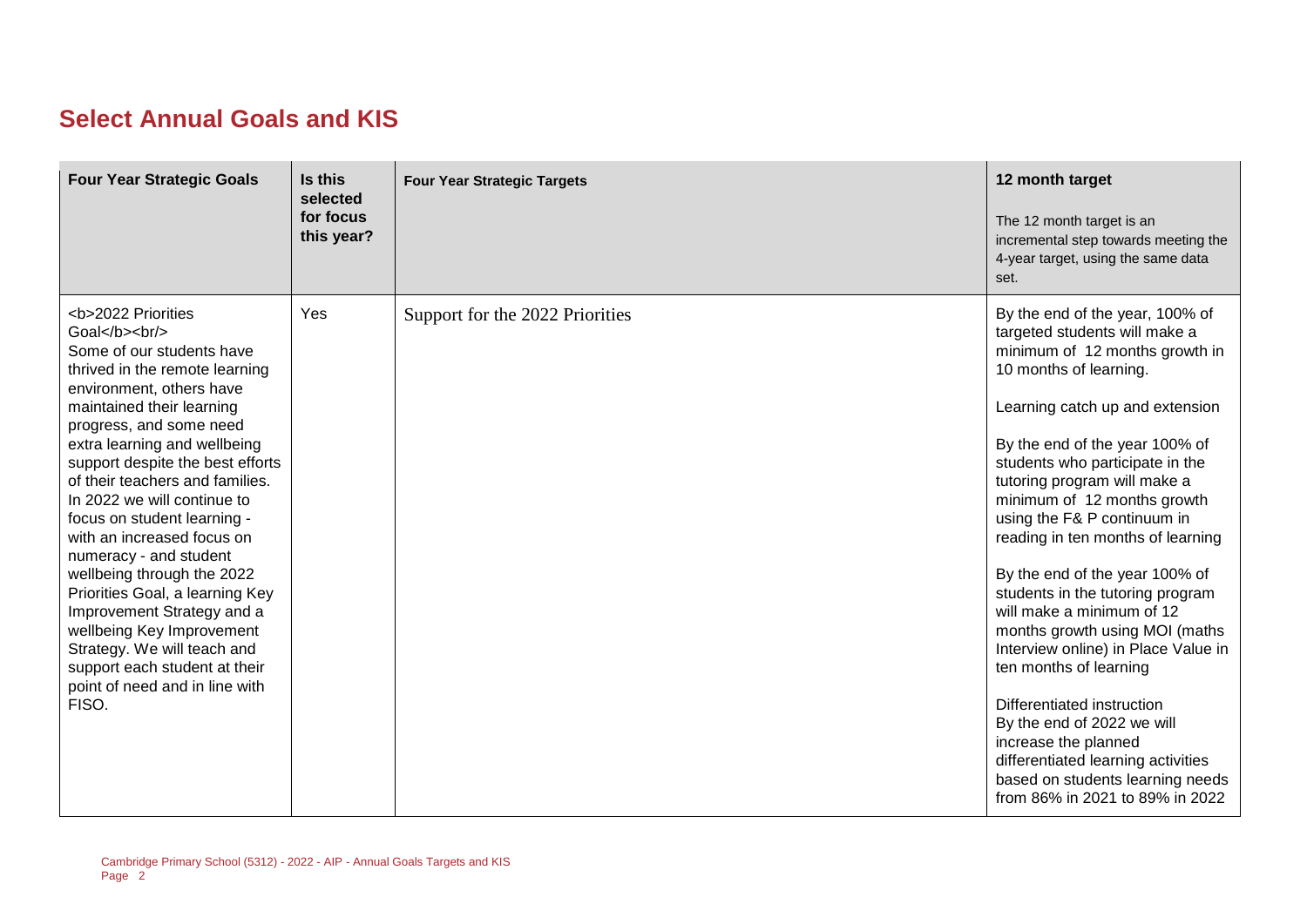|                                                                   |     |                                                                                                                                                                                                                                                                                                                                                                                                                                                                           | Wellbeing<br>By the end of 2022 we will<br>encourage 100% of our staff to<br>become involved in matters of<br>health safety and wellbeing.<br>By the end of 2022 students<br>individual social and emotional<br>wellbeing will increase from 75%<br>in 2021 to 77% in 2022.                                                                  |
|-------------------------------------------------------------------|-----|---------------------------------------------------------------------------------------------------------------------------------------------------------------------------------------------------------------------------------------------------------------------------------------------------------------------------------------------------------------------------------------------------------------------------------------------------------------------------|----------------------------------------------------------------------------------------------------------------------------------------------------------------------------------------------------------------------------------------------------------------------------------------------------------------------------------------------|
| Improve student learning<br>outcomes in Literacy and<br>Numeracy. | Yes | Increase percentage of students showing high relative growth from<br>Year 3 to 5.<br>• Reading - Increase the percentage of students showing high<br>relative growth from 24% in 2018 to more than 31% in 2022<br>• Writing - Increase the percentage of students showing high<br>relative growth from 30% in 2018 to more than 43% in 2022<br>• Numeracy - Increase the percentage of students showing high<br>relative growth from 19% in 2018 to more than 31% in 2022 | After speaking with data coach,<br>Kelly Juriansz, it is difficult to<br>provide this data as the current<br>data now looks at benchmark<br>growth rather than high relative<br>growth.<br>As we are in our final year of<br>implementing the strategic plan,<br>we aim to meet all targets set to<br>complete the 4 year strategic<br>plan. |
|                                                                   |     | To increase the number of students in the top two bands in Reading,<br>Writing and Numeracy.<br><b>Reading</b><br>• Increase the number of students in the top two NAPLAN<br>bands in Year 3 from 63% in 2018 to 78% in 2022. (This is                                                                                                                                                                                                                                    | Reading<br>Increase the number of students<br>in Year 3 in the top two NAPLAN<br>bands to 78%. (This is equivalent<br>to approximately 117 students.)<br>Increase the number of students<br>in Year 5 in the top two NAPLAN<br>bands to 55%. (This is equivalent<br>to approximately 63 students.)                                           |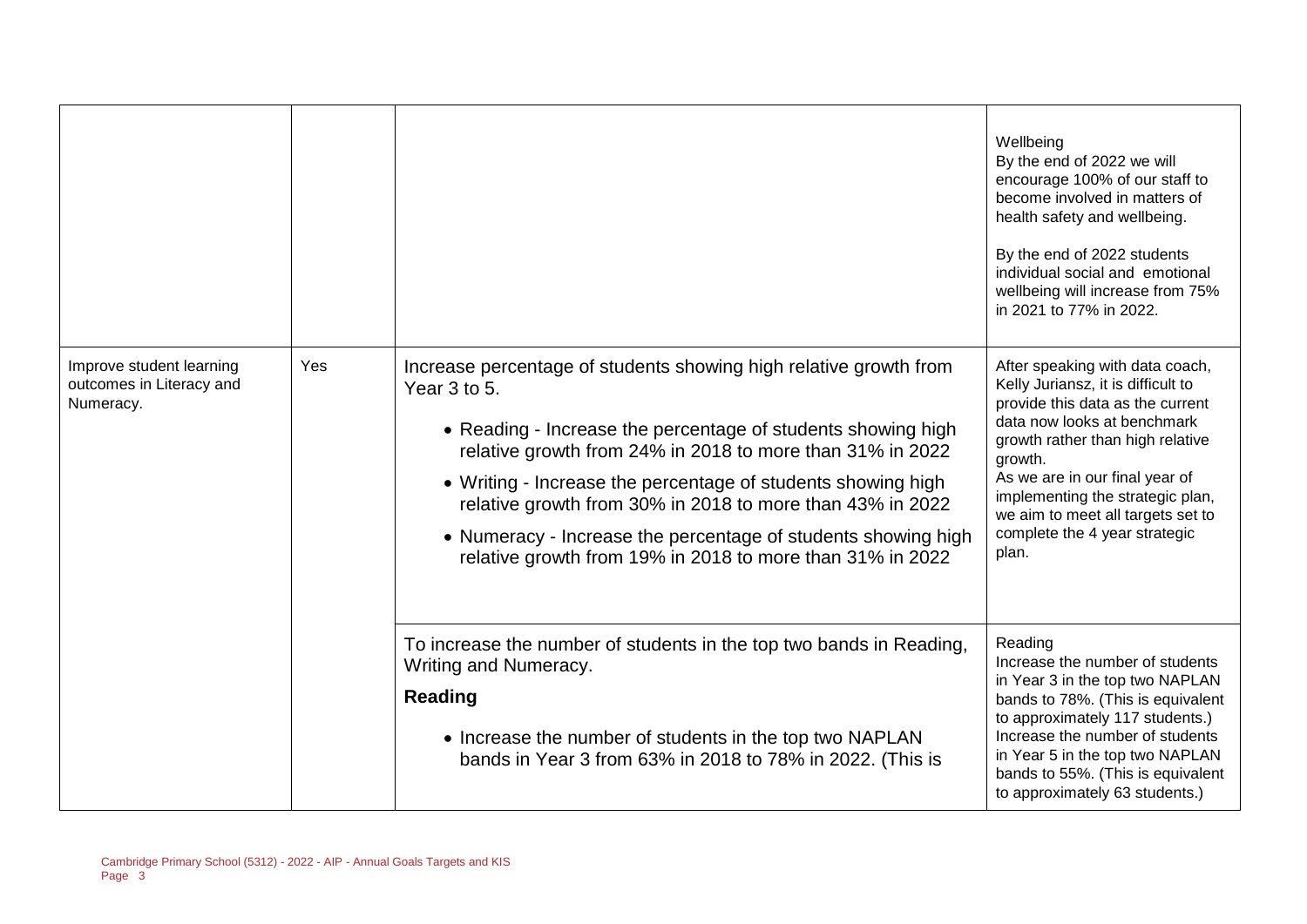| equivalent to approximately 95 students in 2018 and 117<br>students in 2022.)<br>• Increase the number of students in the top two NAPLAN<br>bands in Year 5 from 39% in 2018 to 55% in 2022. (This is<br>equivalent to approximately 51 students in 2018 and 63<br>students in 2022.)<br>Writing<br>• Increase the number of students in the top two NAPLAN<br>bands in Year 3 from 51% in 2018 to 63% in 2022.<br>• Increase the number of students in the top two NAPLAN<br>bands in Year 5 from 18% in 2018 to 34% in 2022.<br><b>Numeracy</b><br>• Increase the number of students in the top two NAPLAN<br>bands in Year 3 from 57% in 2018 to 69% in 2022.<br>• Increase the number of students in the top two NAPLAN<br>bands in Year 5 from 34% in 2018 to 48% in 2022.<br>• (This is an increase of 4% per year, this is equivalent of<br>approximately 5 students increase per year or one per grade.) | Writing<br>Increase the number of students<br>in Year 3 in the top two NAPLAN<br>bands to 63%. (This is equivalent<br>to approximately 77students.)<br>Increase the number of students<br>in Year 5 in the top two NAPLAN<br>bands to 34%. (This is equivalent<br>to approximately 39 students.)<br>Numeracy<br>Increase the number of students<br>in Year 3 in the top two NAPLAN<br>bands to 69%. (This is equivalent<br>to approximately 75 students.)<br>Increase the number of students<br>in Year 5 in the top two NAPLAN<br>bands to 48%. (This is equivalent<br>to approximately 54 students.)<br>Increase the participation rate to<br>100%<br><b>TBA</b> |
|------------------------------------------------------------------------------------------------------------------------------------------------------------------------------------------------------------------------------------------------------------------------------------------------------------------------------------------------------------------------------------------------------------------------------------------------------------------------------------------------------------------------------------------------------------------------------------------------------------------------------------------------------------------------------------------------------------------------------------------------------------------------------------------------------------------------------------------------------------------------------------------------------------------|--------------------------------------------------------------------------------------------------------------------------------------------------------------------------------------------------------------------------------------------------------------------------------------------------------------------------------------------------------------------------------------------------------------------------------------------------------------------------------------------------------------------------------------------------------------------------------------------------------------------------------------------------------------------|
| By 2022, decrease the variability between NAPLAN Writing results in<br>Years 3 and 5 and teacher judgement data by comparing;<br>• teacher judgment percentages of A-B with Writing NAPLAN<br>results in the top two bands.                                                                                                                                                                                                                                                                                                                                                                                                                                                                                                                                                                                                                                                                                      |                                                                                                                                                                                                                                                                                                                                                                                                                                                                                                                                                                                                                                                                    |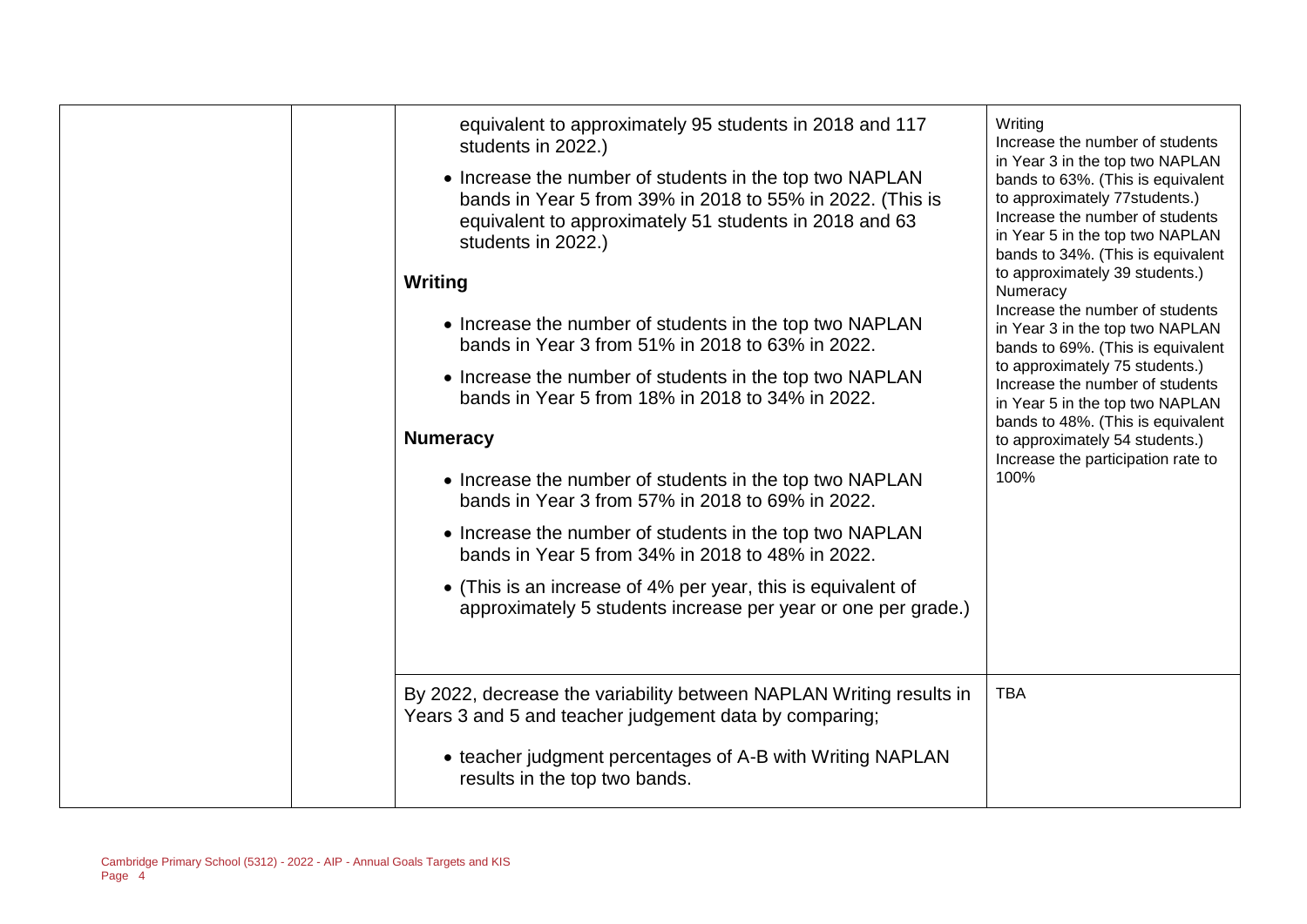| the bottom two bands.<br>yet)                                                 |                                                          | • teacher judgment percentages of D-E with NAPLAN results of<br>2017 Teacher Judgements and NAPLAN results (2018 data not available as |                                                                                                                                               |
|-------------------------------------------------------------------------------|----------------------------------------------------------|----------------------------------------------------------------------------------------------------------------------------------------|-----------------------------------------------------------------------------------------------------------------------------------------------|
| <b>Writing TJ</b>                                                             | $\%$ A-B (2017)                                          | $\%$ D-E (2017)                                                                                                                        |                                                                                                                                               |
| Year 3                                                                        | 20%                                                      | 18%                                                                                                                                    |                                                                                                                                               |
| Year 5                                                                        | 16%                                                      | 6%                                                                                                                                     |                                                                                                                                               |
| <b>Writing NAPLAN</b>                                                         | % Top 2 Bands                                            | % Bottom Two<br><b>Bands</b>                                                                                                           |                                                                                                                                               |
| Year 3                                                                        | 57%                                                      | 8%                                                                                                                                     |                                                                                                                                               |
| Year 5                                                                        | 26%                                                      | 5%                                                                                                                                     |                                                                                                                                               |
| for school climate factor scores on the Staff opinion Survey by<br>measuring; | • Collective efficacy from 69% in 2018 to 81% in 2022.   | By the end of 2022, increase the percentage of positive endorsement                                                                    | Collective efficacy increase by<br>12% to 81%<br>Academic emphasis increase by<br>8% to 77%<br>Teacher collaboration increase<br>by19% to 59% |
|                                                                               | • Academic emphasis from 65% in 2018 to 77% in 2022      |                                                                                                                                        |                                                                                                                                               |
|                                                                               | • Teacher collaboration from 47% in 2018 to 59% in 2022. |                                                                                                                                        |                                                                                                                                               |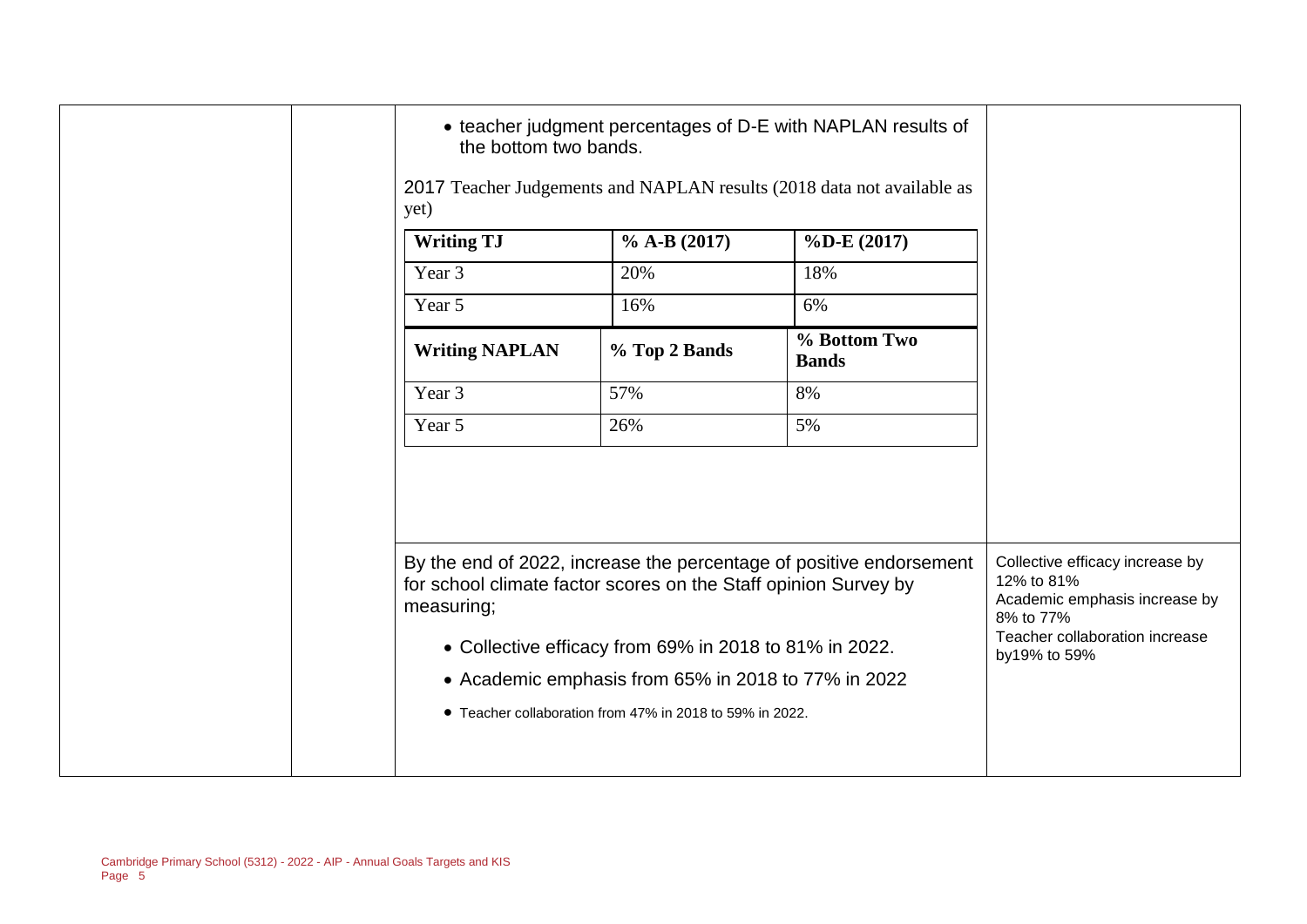| Improve students' engagement<br>in their learning. | Yes | By the end of 2022, increase the percentage of positive endorsement<br>for indicators on the student AToSS by measuring;<br>• student voice and agency from 76% in 2018 to 88% in 2022.<br>• stimulated learning from 86% in 2018 to 98% in 2022.<br>• learning confidence from 85% in 2018 to 97% in 2022      | Student Voice and agency<br>increase by 15% to 88%<br>Stimulated learning increase by<br>12% to 97%<br>Learning confidence increase by<br>14% to 97%<br>Increase participation rate to 91%                   |
|----------------------------------------------------|-----|-----------------------------------------------------------------------------------------------------------------------------------------------------------------------------------------------------------------------------------------------------------------------------------------------------------------|--------------------------------------------------------------------------------------------------------------------------------------------------------------------------------------------------------------|
|                                                    |     | By the end of 2022, increase the percentage of positive endorsement<br>on the SSS by measuring;<br>• Parent and community from 75% in 2018 to 87% in 2022                                                                                                                                                       | Parent and community<br>involvement from 59% to 87%                                                                                                                                                          |
|                                                    |     | By the end of 2022, increase the percentage of positive endorsement<br>in the POS by measuring;<br>• parent participation and involvement from 78% in 2018 to 90%<br>in 2022<br>• teacher communication from 63% in 2018 to 75% in 2022<br>• stimulated learning environment from 73% in 2018 to 85% in<br>2022 | Parent participation and<br>involvement from 64% in 2021 to<br>90% in 2022<br>Teacher communication from<br>54% in 2021 to 75% in 2022<br>Stimulated learning environment<br>from 66% in 2021 to 85% in 2022 |

| Goal 1 | <b>2022 Priorities Goal</b><br><br><br>Some of our students have thrived in the remote learning environment, others have maintained their learning progress, and<br>some need extra learning and wellbeing support despite the best efforts of their teachers and families. In 2022 we will continue<br>I to focus on student learning - with an increased focus on numeracy - and student wellbeing through the 2022 Priorities Goal, a |
|--------|------------------------------------------------------------------------------------------------------------------------------------------------------------------------------------------------------------------------------------------------------------------------------------------------------------------------------------------------------------------------------------------------------------------------------------------|
|--------|------------------------------------------------------------------------------------------------------------------------------------------------------------------------------------------------------------------------------------------------------------------------------------------------------------------------------------------------------------------------------------------------------------------------------------------|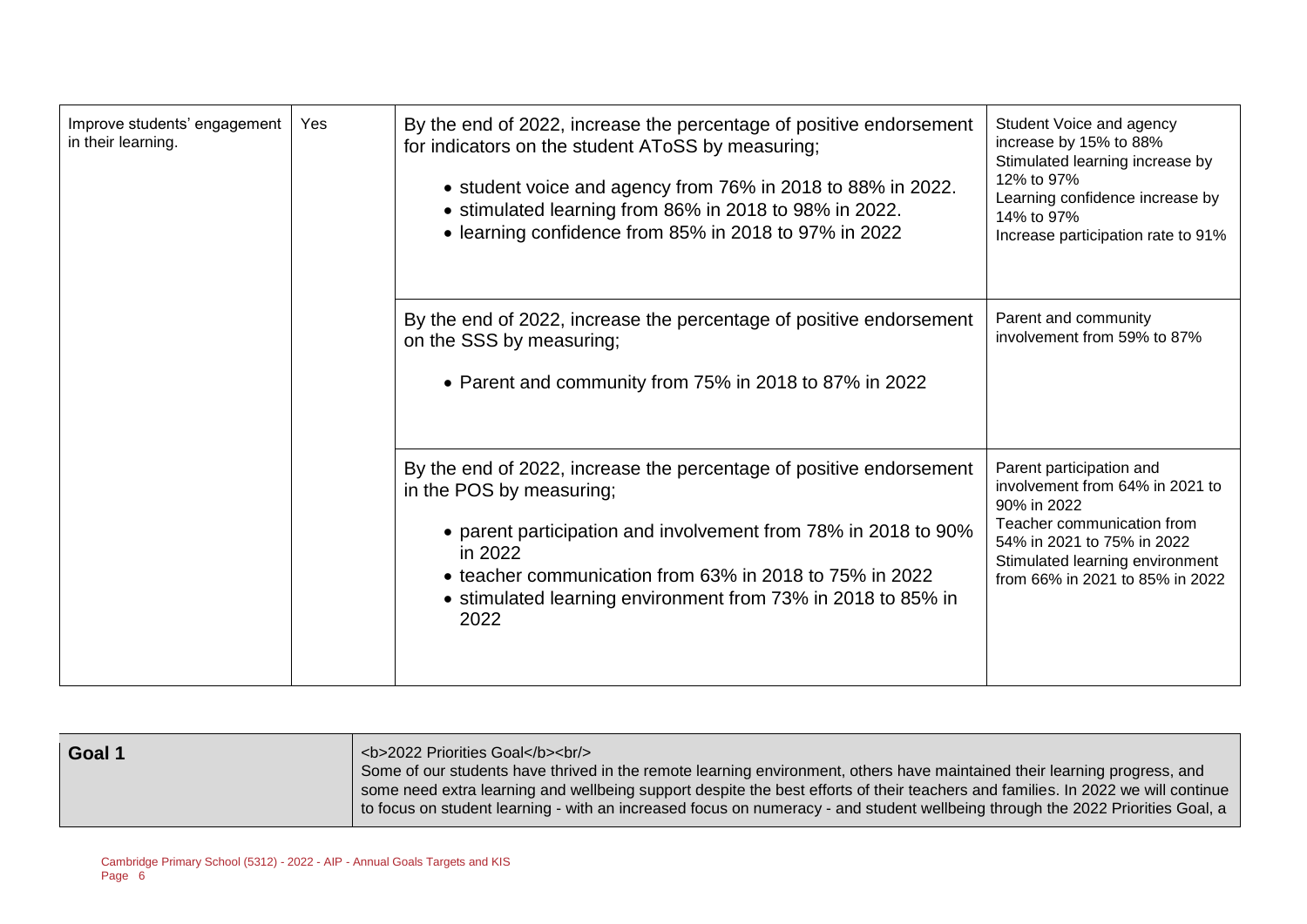|                                             | learning Key Improvement Strategy and a wellbeing Key Improvement Strategy. We will teach and support each student at<br>their point of need and in line with FISO.                      |                                              |  |  |
|---------------------------------------------|------------------------------------------------------------------------------------------------------------------------------------------------------------------------------------------|----------------------------------------------|--|--|
| 12 Month Target 1.1                         | By the end of the year, 100% of targeted students will make a minimum of 12 months growth in 10 months of learning.                                                                      |                                              |  |  |
|                                             | Learning catch up and extension                                                                                                                                                          |                                              |  |  |
|                                             | By the end of the year 100% of students who participate in the tutoring program will make a minimum of 12 months growth<br>using the F& P continuum in reading in ten months of learning |                                              |  |  |
|                                             | By the end of the year 100% of students in the tutoring program will make a minimum of 12 months growth using MOI (maths<br>Interview online) in Place Value in ten months of learning   |                                              |  |  |
|                                             | Differentiated instruction<br>By the end of 2022 we will increase the planned differentiated learning activities based on students learning needs from 86%<br>in 2021 to 89% in 2022     |                                              |  |  |
|                                             | Wellbeing<br>By the end of 2022 we will encourage 100% of our staff to become involved in matters of health safety and wellbeing.                                                        |                                              |  |  |
|                                             | By the end of 2022 students individual social and emotional wellbeing will increase from 75% in 2021 to 77% in 2022.                                                                     |                                              |  |  |
| <b>Key Improvement Strategies</b>           |                                                                                                                                                                                          | Is this KIS selected for focus this<br>year? |  |  |
| KIS <sub>1</sub><br>Priority 2022 Dimension | Learning - Support both those who need extra support and those who have thrived to<br>continue to extend their learning, especially in numeracy                                          | Yes                                          |  |  |
| KIS <sub>2</sub><br>Priority 2022 Dimension | Wellbeing - Effectively mobilise available resources to support students' wellbeing and<br>Yes<br>mental health, especially the most vulnerable                                          |                                              |  |  |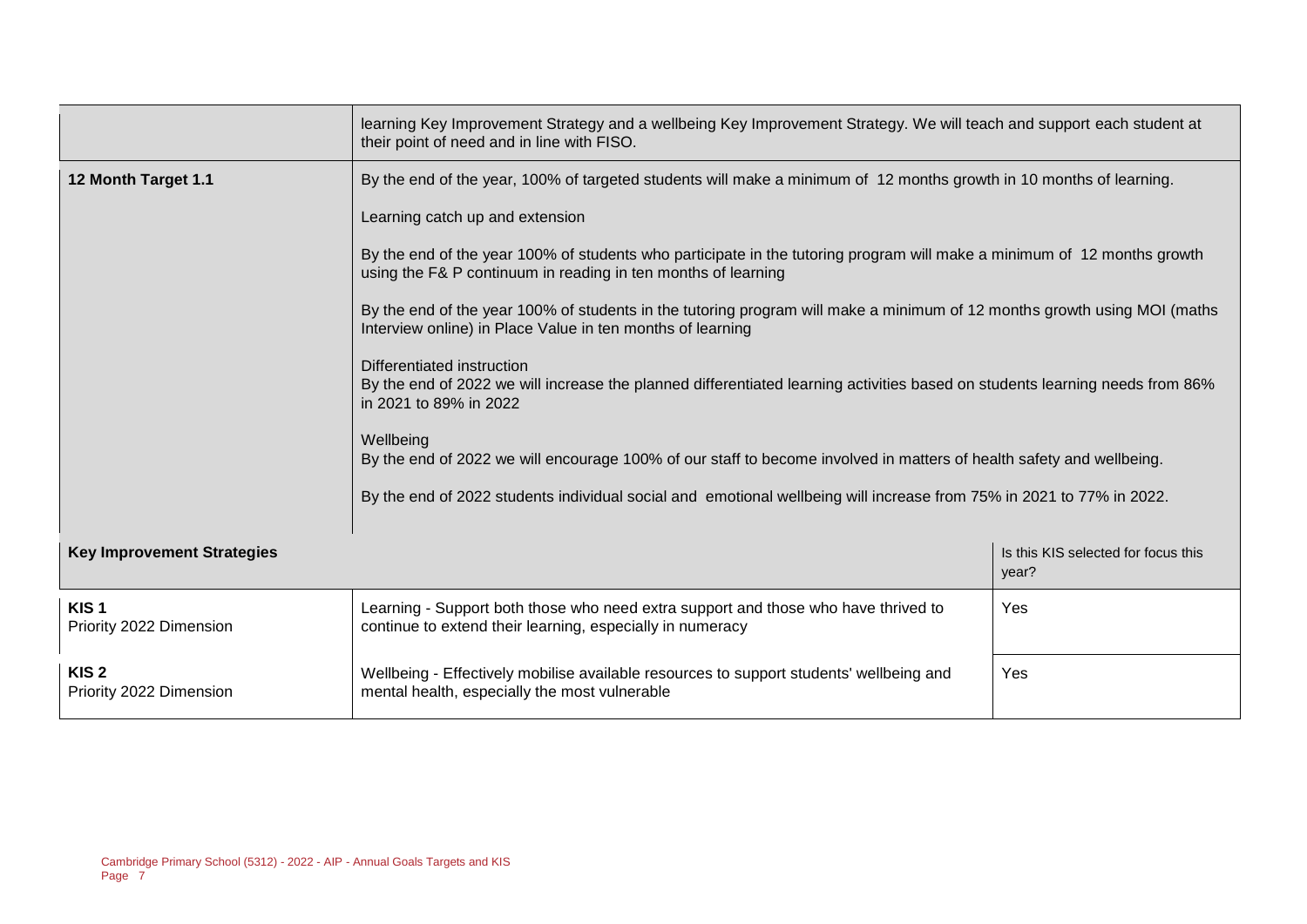| Explain why the school has selected this<br>KIS as a focus for this year. Please make<br>reference to the self-evaluation, relevant<br>school data, the progress against School<br>Strategic Plan (SSP) goals, targets, and the<br>diagnosis of issues requiring particular<br>attention. | Please leave this field empty. Schools are not required to provide a rationale as this is in line with system priorities for 2022.                                                                                                                                                                                                                                                                                                                                                                                                                                                                                                                                                                                                                                                                                                                                                                                  |
|-------------------------------------------------------------------------------------------------------------------------------------------------------------------------------------------------------------------------------------------------------------------------------------------|---------------------------------------------------------------------------------------------------------------------------------------------------------------------------------------------------------------------------------------------------------------------------------------------------------------------------------------------------------------------------------------------------------------------------------------------------------------------------------------------------------------------------------------------------------------------------------------------------------------------------------------------------------------------------------------------------------------------------------------------------------------------------------------------------------------------------------------------------------------------------------------------------------------------|
| Goal 2                                                                                                                                                                                                                                                                                    | Improve student learning outcomes in Literacy and Numeracy.                                                                                                                                                                                                                                                                                                                                                                                                                                                                                                                                                                                                                                                                                                                                                                                                                                                         |
| 12 Month Target 2.1                                                                                                                                                                                                                                                                       | After speaking with data coach, Kelly Juriansz, it is difficult to provide this data as the current data now looks at benchmark<br>growth rather than high relative growth.<br>As we are in our final year of implementing the strategic plan, we aim to meet all targets set to complete the 4 year strategic<br>plan.                                                                                                                                                                                                                                                                                                                                                                                                                                                                                                                                                                                             |
| 12 Month Target 2.2                                                                                                                                                                                                                                                                       | Reading<br>Increase the number of students in Year 3 in the top two NAPLAN bands to 78%. (This is equivalent to approximately 117<br>students.)<br>Increase the number of students in Year 5 in the top two NAPLAN bands to 55%. (This is equivalent to approximately 63<br>students.)<br>Writing<br>Increase the number of students in Year 3 in the top two NAPLAN bands to 63%. (This is equivalent to approximately<br>77students.)<br>Increase the number of students in Year 5 in the top two NAPLAN bands to 34%. (This is equivalent to approximately 39<br>students.)<br>Numeracy<br>Increase the number of students in Year 3 in the top two NAPLAN bands to 69%. (This is equivalent to approximately 75<br>students.)<br>Increase the number of students in Year 5 in the top two NAPLAN bands to 48%. (This is equivalent to approximately 54<br>students.)<br>Increase the participation rate to 100% |
| 12 Month Target 2.3                                                                                                                                                                                                                                                                       | <b>TBA</b>                                                                                                                                                                                                                                                                                                                                                                                                                                                                                                                                                                                                                                                                                                                                                                                                                                                                                                          |
| 12 Month Target 2.4                                                                                                                                                                                                                                                                       | Collective efficacy increase by 12% to 81%<br>Academic emphasis increase by 8% to 77%<br>Teacher collaboration increase by19% to 59%                                                                                                                                                                                                                                                                                                                                                                                                                                                                                                                                                                                                                                                                                                                                                                                |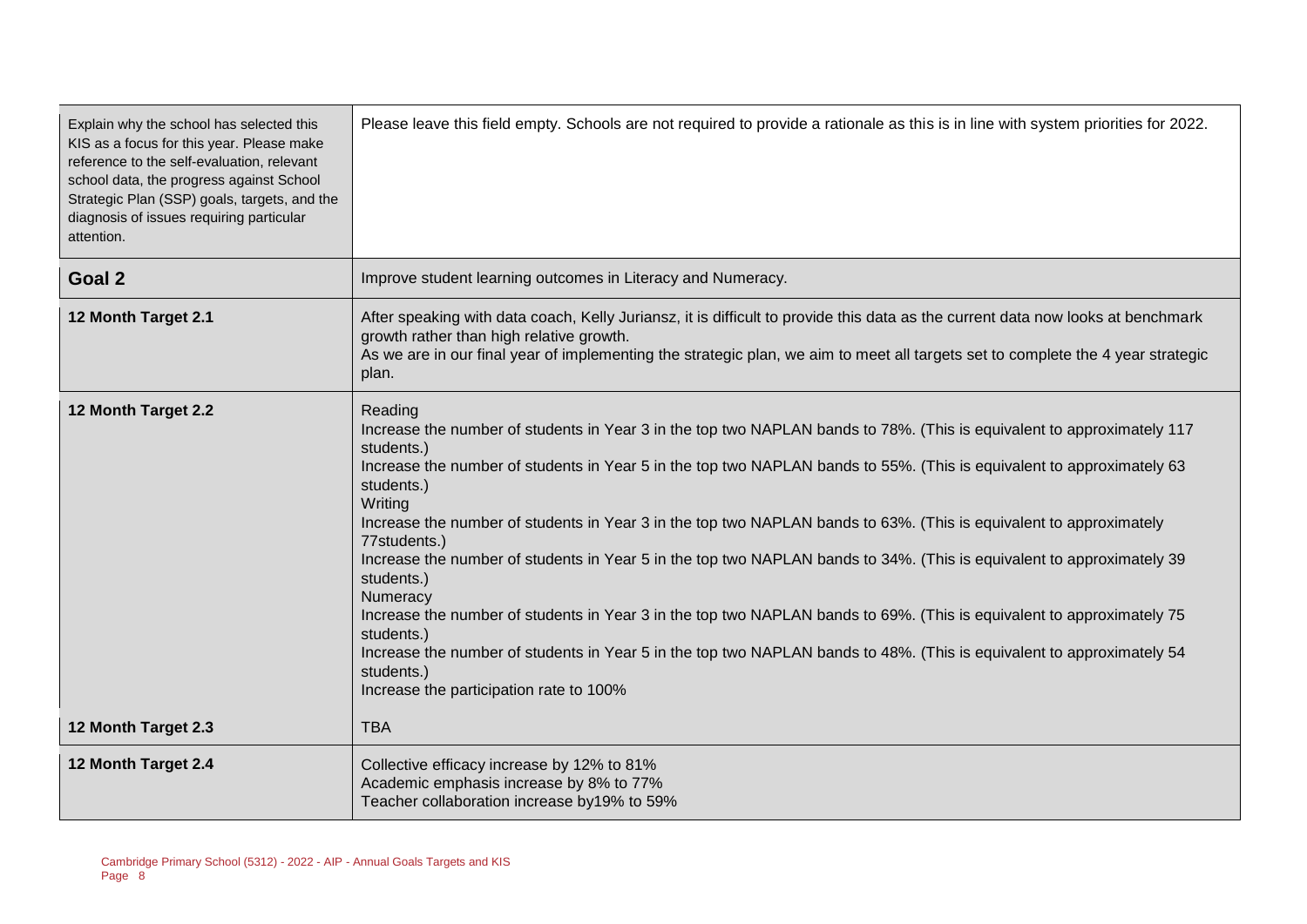| <b>Key Improvement Strategies</b>                                                                                                                                                                                                                                                         |                                                                                                                                                                                                  | Is this KIS selected for focus this<br>year? |  |  |
|-------------------------------------------------------------------------------------------------------------------------------------------------------------------------------------------------------------------------------------------------------------------------------------------|--------------------------------------------------------------------------------------------------------------------------------------------------------------------------------------------------|----------------------------------------------|--|--|
| KIS <sub>1</sub><br>Curriculum planning and assessment                                                                                                                                                                                                                                    | Document and implement a guaranteed and viable curriculum to enhance student learning<br>in Reading and Writing. (CPA)                                                                           | No                                           |  |  |
| KIS <sub>2</sub><br>Evidence-based high-impact teaching<br>strategies                                                                                                                                                                                                                     | Develop and consistently implement an agreed instructional model that is informed by<br>evidence-based high impact teaching strategies. (EHITS)                                                  | No                                           |  |  |
| KIS <sub>3</sub><br>Evaluating impact on learning                                                                                                                                                                                                                                         | Build leadership and teacher capacity to identify and plan for student learning needs and<br>evaluate the impact of teaching practices through professional learning communities. (EIL)          | Yes                                          |  |  |
| Explain why the school has selected this<br>KIS as a focus for this year. Please make<br>reference to the self-evaluation, relevant<br>school data, the progress against School<br>Strategic Plan (SSP) goals, targets, and the<br>diagnosis of issues requiring particular<br>attention. | As we are in our final year of implementing the strategic plan, we believe a final push to embed PLCs will continue to improve<br>student learning outcomes and improve teaching practices.      |                                              |  |  |
| Goal 3                                                                                                                                                                                                                                                                                    | Improve students' engagement in their learning.                                                                                                                                                  |                                              |  |  |
| 12 Month Target 3.1                                                                                                                                                                                                                                                                       | Student Voice and agency increase by 15% to 88%<br>Stimulated learning increase by 12% to 97%<br>Learning confidence increase by 14% to 97%<br>Increase participation rate to 91%                |                                              |  |  |
| 12 Month Target 3.2                                                                                                                                                                                                                                                                       | Parent and community involvement from 59% to 87%                                                                                                                                                 |                                              |  |  |
| 12 Month Target 3.3                                                                                                                                                                                                                                                                       | Parent participation and involvement from 64% in 2021 to 90% in 2022<br>Teacher communication from 54% in 2021 to 75% in 2022<br>Stimulated learning environment from 66% in 2021 to 85% in 2022 |                                              |  |  |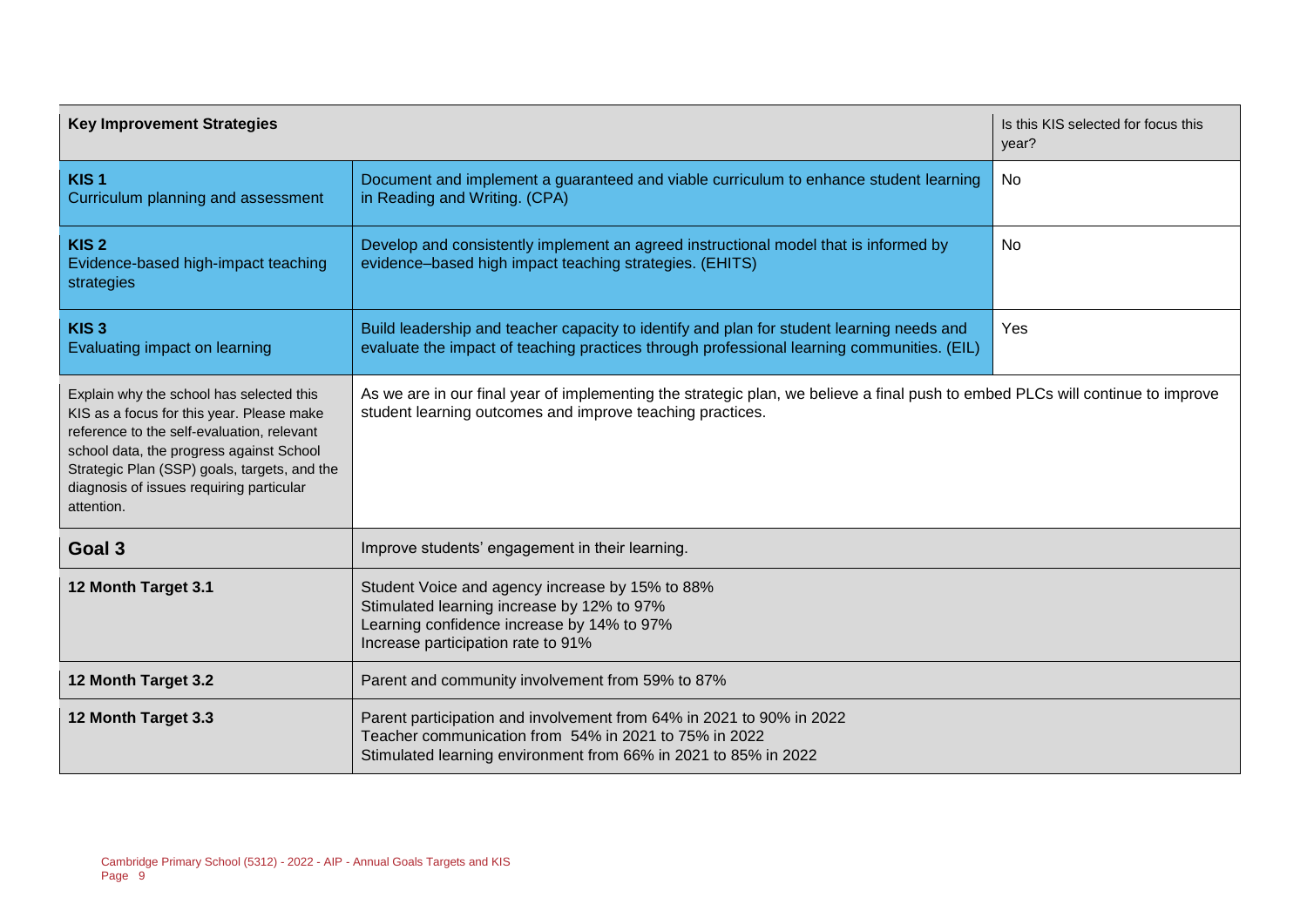| <b>Key Improvement Strategies</b>                                                                                                                                                                                                                                                         |                                                                                                                       | Is this KIS selected for focus this<br>year?                                                                                   |  |
|-------------------------------------------------------------------------------------------------------------------------------------------------------------------------------------------------------------------------------------------------------------------------------------------|-----------------------------------------------------------------------------------------------------------------------|--------------------------------------------------------------------------------------------------------------------------------|--|
| KIS <sub>1</sub><br>Intellectual engagement and self-<br>awareness                                                                                                                                                                                                                        | Develop student learning opportunities and goals that are challenging, engaging and<br>promote curiosity. (IESA)      | <b>No</b>                                                                                                                      |  |
| KIS <sub>2</sub><br>Intellectual engagement and self-<br>awareness                                                                                                                                                                                                                        | Develop a culture of high expectation for all students. (IESA)                                                        | Yes                                                                                                                            |  |
| KIS <sub>3</sub><br>Parents and carers as partners                                                                                                                                                                                                                                        | Strengthen partnerships with parents and the community that enhance students learning<br>at school and at home. (PCP) | <b>Yes</b>                                                                                                                     |  |
| Explain why the school has selected this<br>KIS as a focus for this year. Please make<br>reference to the self-evaluation, relevant<br>school data, the progress against School<br>Strategic Plan (SSP) goals, targets, and the<br>diagnosis of issues requiring particular<br>attention. | student learning outcomes and improve teaching practices.                                                             | As we are in our final year of implementing the strategic plan, we believe a final push to embed PLCs will continue to improve |  |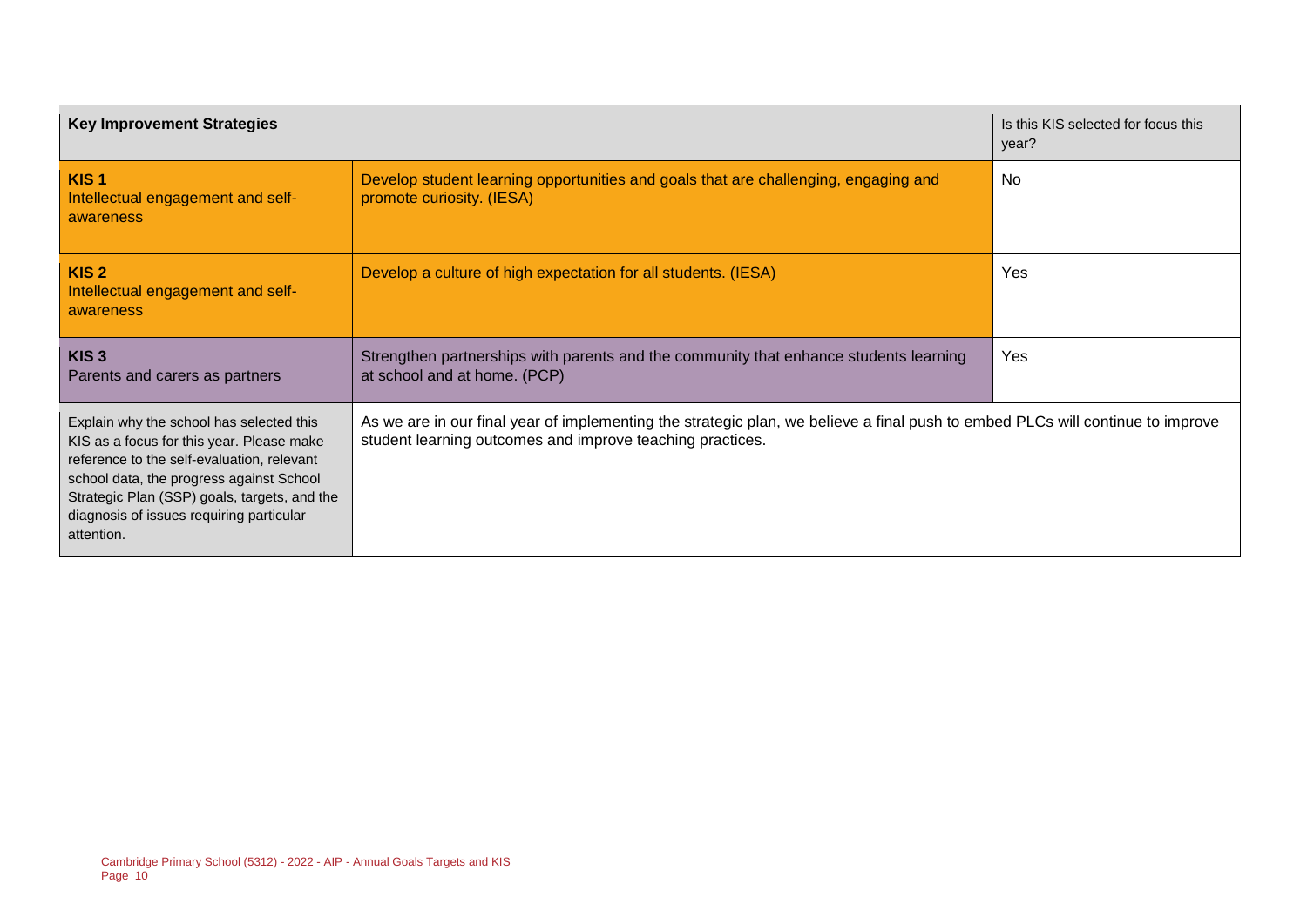# **Define Actions, Outcomes and Activities**

| Goal 1                                      | <b>2022 Priorities Goal</b><br>Some of our students have thrived in the remote learning environment, others have maintained their learning progress, and some<br>need extra learning and wellbeing support despite the best efforts of their teachers and families. In 2022 we will continue to focus on<br>student learning - with an increased focus on numeracy - and student wellbeing through the 2022 Priorities Goal, a learning Key<br>Improvement Strategy and a wellbeing Key Improvement Strategy. We will teach and support each student at their point of need and<br>in line with FISO.                                                                                                                                                                                                                                                                                                                                                                                             |
|---------------------------------------------|---------------------------------------------------------------------------------------------------------------------------------------------------------------------------------------------------------------------------------------------------------------------------------------------------------------------------------------------------------------------------------------------------------------------------------------------------------------------------------------------------------------------------------------------------------------------------------------------------------------------------------------------------------------------------------------------------------------------------------------------------------------------------------------------------------------------------------------------------------------------------------------------------------------------------------------------------------------------------------------------------|
| 12 Month Target 1.1                         | By the end of the year, 100% of targeted students will make a minimum of 12 months growth in 10 months of learning.<br>Learning catch up and extension<br>By the end of the year 100% of students who participate in the tutoring program will make a minimum of 12 months growth using the<br>F& P continuum in reading in ten months of learning<br>By the end of the year 100% of students in the tutoring program will make a minimum of 12 months growth using MOI (maths<br>Interview online) in Place Value in ten months of learning<br>Differentiated instruction<br>By the end of 2022 we will increase the planned differentiated learning activities based on students learning needs from 86% in 2021<br>to 89% in 2022<br>Wellbeing<br>By the end of 2022 we will encourage 100% of our staff to become involved in matters of health safety and wellbeing.<br>By the end of 2022 students individual social and emotional wellbeing will increase from 75% in 2021 to 77% in 2022. |
| KIS <sub>1</sub><br>Priority 2022 Dimension | Learning - Support both those who need extra support and those who have thrived to continue to extend their learning, especially in<br>numeracy                                                                                                                                                                                                                                                                                                                                                                                                                                                                                                                                                                                                                                                                                                                                                                                                                                                   |
| <b>Actions</b>                              | Build staff capacity in assessment and differentiated instruction in order to identify and meet students' individual learning needs<br>Develop a multi-tiered response to meet students' individual learning needs                                                                                                                                                                                                                                                                                                                                                                                                                                                                                                                                                                                                                                                                                                                                                                                |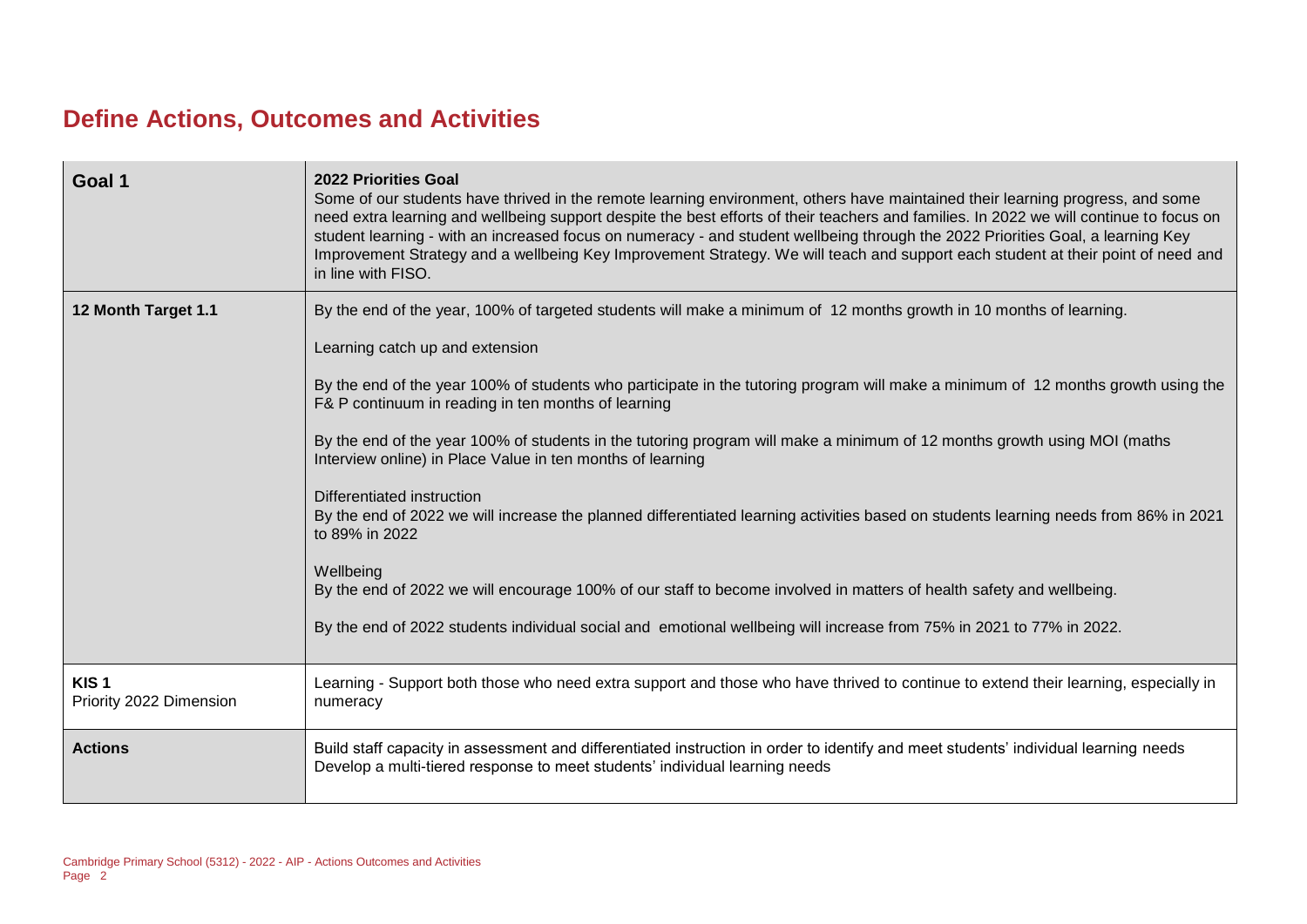| <b>Outcomes</b>                                       | Students will<br>Know what the next steps are to progress their learning<br>Set targeted learning goals<br>Teachers and tutors will<br>Identify student learning needs based on diagnostic assessment data<br>Plan for differentiation based on student learning data<br>Implement differentiated instruction to meet individual student needs<br>Provide targeted academic support to students<br>Students will<br>Leaders will<br>Support teaching staff to build assessment and differentiation practices through clear processes and professional learning                                          |                             |                                 |                                  |                                                 |  |
|-------------------------------------------------------|---------------------------------------------------------------------------------------------------------------------------------------------------------------------------------------------------------------------------------------------------------------------------------------------------------------------------------------------------------------------------------------------------------------------------------------------------------------------------------------------------------------------------------------------------------------------------------------------------------|-----------------------------|---------------------------------|----------------------------------|-------------------------------------------------|--|
| <b>Success Indicators</b>                             | Early indicators:<br>Curriculum documentation will show plans for differentiation<br>Notes from TLI meetings will show plans to support individual students' learning needs<br>Formative and summative assessment rubrics will show student learning growth<br>Student IEP's will describe adjustments to meet their needs, and implementation, monitoring and evaluation will be observed.<br>Late indicators:<br>Victorian Curriculum judgements will show growth in learning<br>SSS factors: instructional leadership, collective efficacy<br>AtoSS factors: stimulated learning, advocate at school |                             |                                 |                                  |                                                 |  |
| <b>Activities and Milestones</b>                      |                                                                                                                                                                                                                                                                                                                                                                                                                                                                                                                                                                                                         | <b>People Responsible</b>   | Is this a PL<br><b>Priority</b> | When                             | <b>Funding Streams</b>                          |  |
| Review the implementation of the instructional model. |                                                                                                                                                                                                                                                                                                                                                                                                                                                                                                                                                                                                         | $\boxtimes$ Leadership Team | $\overline{M}$ PLP<br>Priority  | from:<br>Term 1<br>to:<br>Term 2 | \$0.00<br>$\Box$ Equity funding will<br>be used |  |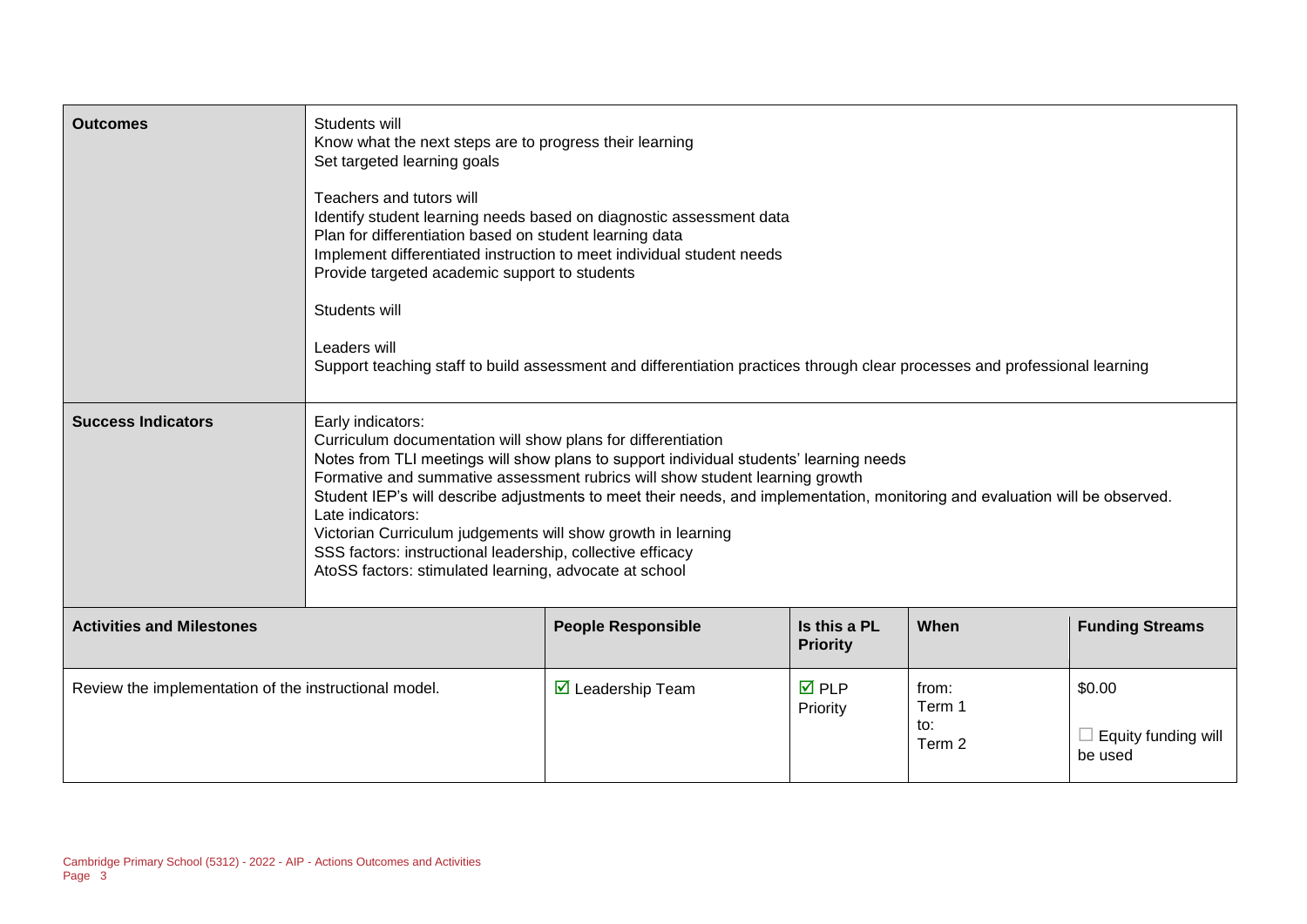|                                                                                                                                                |                                                                               |                           |                                  | $\Box$ Disability Inclusion<br>Tier 2 Funding will be<br>used<br>$\Box$ Schools Mental<br><b>Health Menu items</b><br>will be used which<br>may include DET<br>funded or free items                                             |
|------------------------------------------------------------------------------------------------------------------------------------------------|-------------------------------------------------------------------------------|---------------------------|----------------------------------|---------------------------------------------------------------------------------------------------------------------------------------------------------------------------------------------------------------------------------|
| Audit staff skillset in formative and summative assessment and<br>differentiation for all students.                                            | $\overline{\boxtimes}$ PLC Leaders                                            | $\square$ PLP<br>Priority | from:<br>Term 1<br>to:<br>Term 2 | \$0.00<br>$\Box$ Equity funding will<br>be used<br>$\Box$ Disability Inclusion<br>Tier 2 Funding will be<br>used<br>$\Box$ Schools Mental<br>Health Menu items<br>will be used which<br>may include DET<br>funded or free items |
| Review PLC inquiry cycle approach and schedule first PLC inquiry<br>cycle to begin Week 4 Term 1 with a focus on differentiated<br>instruction | $\overline{\mathbf{M}}$ Leadership Team<br>$\overline{\boxtimes}$ PLC Leaders | $\square$ PLP<br>Priority | from:<br>Term 1<br>to:<br>Term 3 | \$15,000.00<br>$\boxdot$ Equity funding will<br>be used<br>$\Box$ Disability Inclusion<br>Tier 2 Funding will be<br>used<br>$\Box$ Schools Mental<br><b>Health Menu items</b><br>will be used which                             |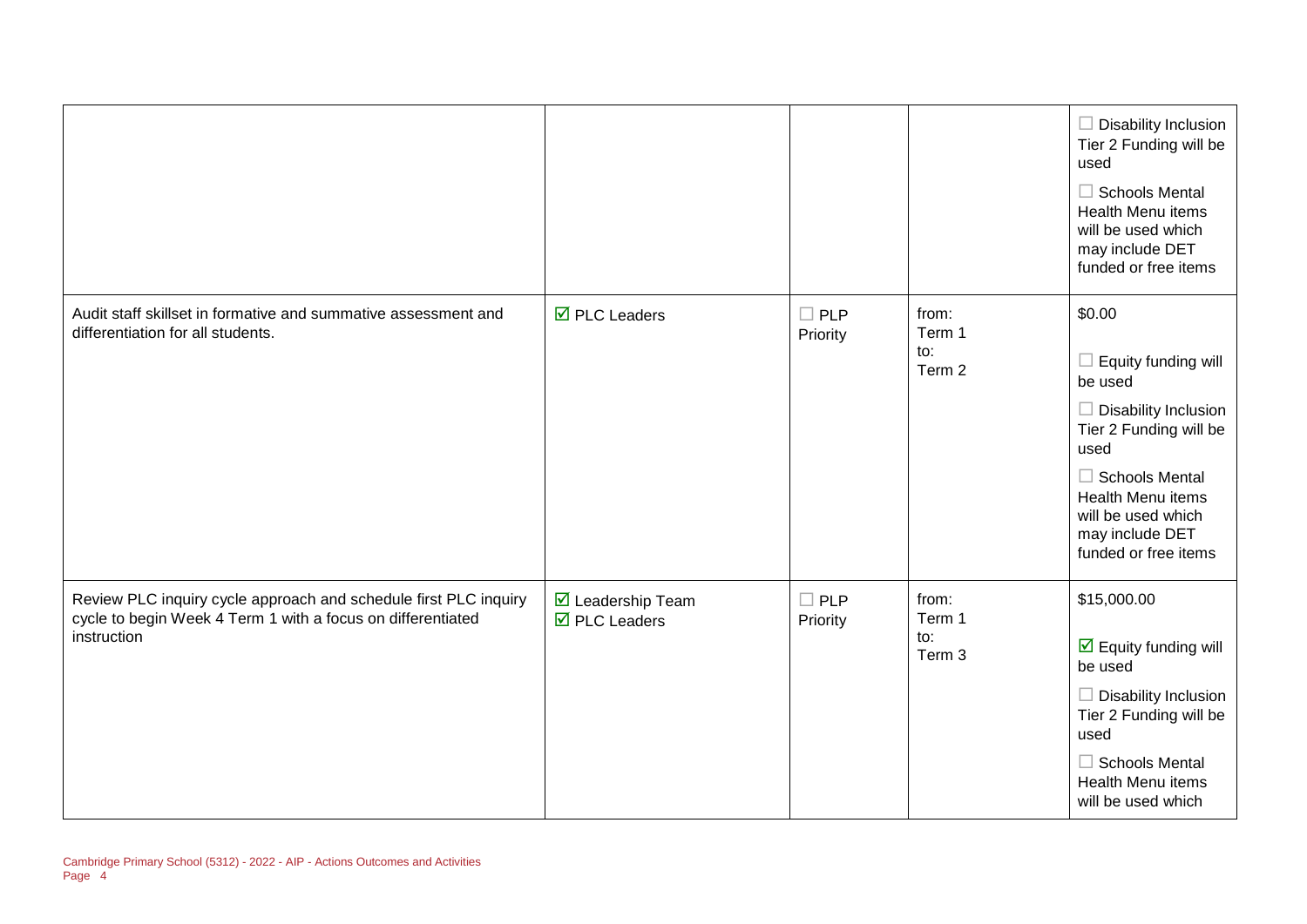|                                                                                           |                                                                                                                                                                                                                                                                                                                                                                                                                                                                                                                                                           |                                                                                                                                                      |                           |                                  | may include DET<br>funded or free items                                                                                                                                                                                                |
|-------------------------------------------------------------------------------------------|-----------------------------------------------------------------------------------------------------------------------------------------------------------------------------------------------------------------------------------------------------------------------------------------------------------------------------------------------------------------------------------------------------------------------------------------------------------------------------------------------------------------------------------------------------------|------------------------------------------------------------------------------------------------------------------------------------------------------|---------------------------|----------------------------------|----------------------------------------------------------------------------------------------------------------------------------------------------------------------------------------------------------------------------------------|
| Refresh peer observations with a focus on differentiated instruction<br>in the classroom. |                                                                                                                                                                                                                                                                                                                                                                                                                                                                                                                                                           | $\triangleright$ Leadership Team                                                                                                                     | $\square$ PLP<br>Priority | from:<br>Term 1<br>to:<br>Term 4 | \$0.00<br>$\Box$ Equity funding will<br>be used<br>$\Box$ Disability Inclusion<br>Tier 2 Funding will be<br>used<br>$\Box$ Schools Mental<br><b>Health Menu items</b><br>will be used which<br>may include DET<br>funded or free items |
| KIS <sub>2</sub><br>Priority 2022 Dimension                                               |                                                                                                                                                                                                                                                                                                                                                                                                                                                                                                                                                           | Wellbeing - Effectively mobilise available resources to support students' wellbeing and mental health, especially the most vulnerable                |                           |                                  |                                                                                                                                                                                                                                        |
| <b>Actions</b>                                                                            |                                                                                                                                                                                                                                                                                                                                                                                                                                                                                                                                                           | Establish a multi-tiered response model to support students' mental health<br>Embed positive mental health approaches in staff professional practice |                           |                                  |                                                                                                                                                                                                                                        |
| <b>Outcomes</b>                                                                           | Students will:<br>Be able to recognise, respond to and refer to mental heath support services<br>Be able to explain what positive mental health means and where they can seek support at school<br>Report improved mental health<br>Teachers will:<br>Plan for and implement social and emotional learning within their curriculum areas<br>Be able to recognise, respond to and refer students' mental health needs<br>Leaders will:<br>Support the continuous development, documentation and revision of a multi-tiered response model to mental health |                                                                                                                                                      |                           |                                  |                                                                                                                                                                                                                                        |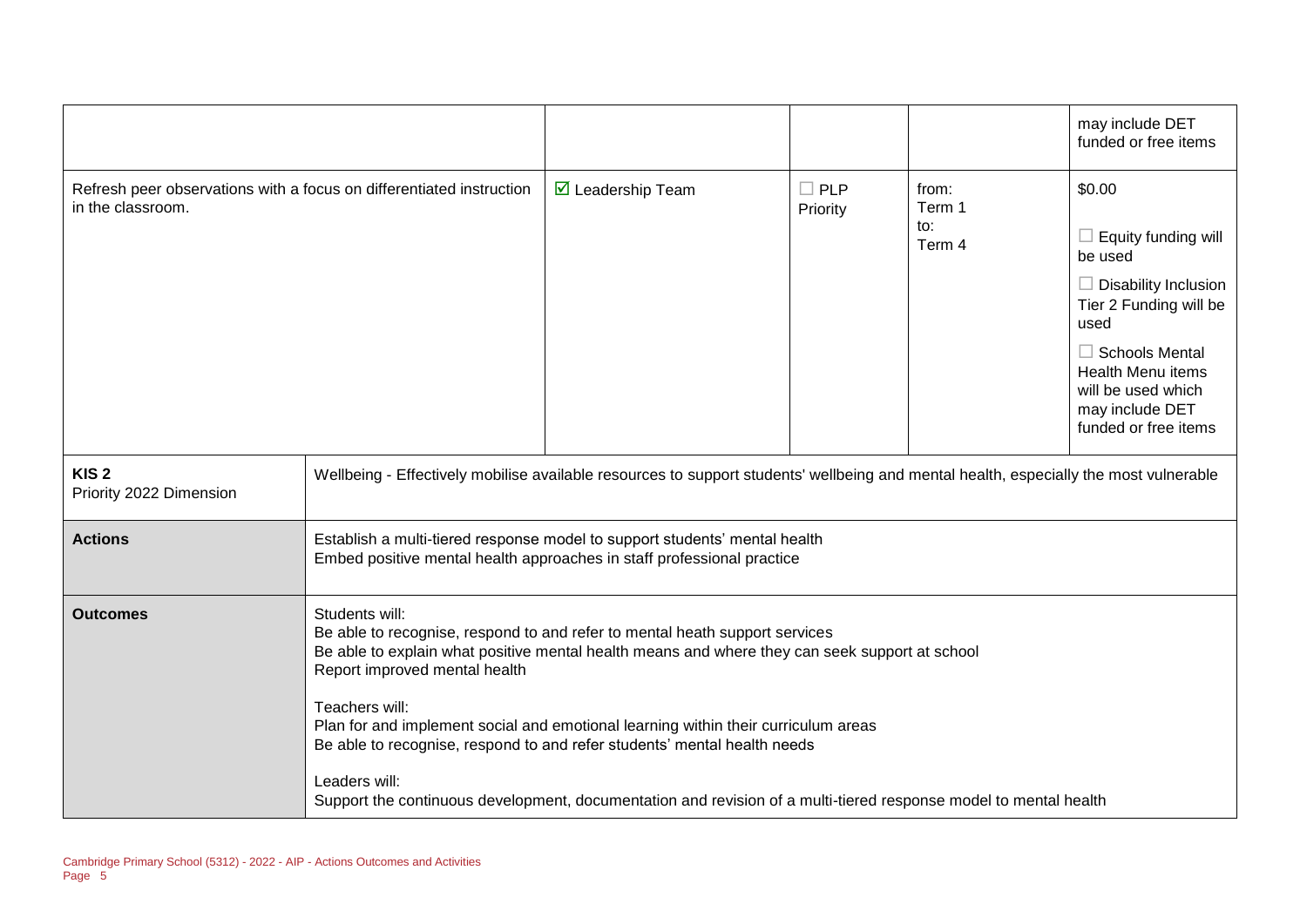|                                                                                                                                                                                          | Directly support students' mental health and/or provide referrals                                                                                                                                                                                                                                                                                                                                                                                                                                 |                                                                                |                                 |                                  |                                                                                                                                                                                                                                                   |  |
|------------------------------------------------------------------------------------------------------------------------------------------------------------------------------------------|---------------------------------------------------------------------------------------------------------------------------------------------------------------------------------------------------------------------------------------------------------------------------------------------------------------------------------------------------------------------------------------------------------------------------------------------------------------------------------------------------|--------------------------------------------------------------------------------|---------------------------------|----------------------------------|---------------------------------------------------------------------------------------------------------------------------------------------------------------------------------------------------------------------------------------------------|--|
| <b>Success Indicators</b>                                                                                                                                                                | Early indicators:<br>Curriculum documentation will show plans for differentiation<br>Notes from Wellbeing meetings will show plans to support individual students needs<br>Student IEP's will describe adjustments to meet student needs, and implementation, monitoring and evaluation will be observed.<br>Late indicators:<br>Victorian Curriculum judgements will show growth in learning<br>SSS factors: instructional leadership, collective efficacy<br>AtoSS factors: stimulated learning |                                                                                |                                 |                                  |                                                                                                                                                                                                                                                   |  |
| <b>Activities and Milestones</b>                                                                                                                                                         |                                                                                                                                                                                                                                                                                                                                                                                                                                                                                                   | <b>People Responsible</b>                                                      | Is this a PL<br><b>Priority</b> | When                             | <b>Funding Streams</b>                                                                                                                                                                                                                            |  |
| Student Engagement and Wellbeing AP and MHWC to work with<br>wellbeing staff to develop a response model that meets the mental<br>health needs of the school.                            |                                                                                                                                                                                                                                                                                                                                                                                                                                                                                                   | ☑ Student Wellbeing Co-<br>ordinator<br>$\overline{\mathbf{y}}$ Wellbeing Team | $\square$ PLP<br>Priority       | from:<br>Term 1<br>to:<br>Term 4 | \$114,000.00<br>$\Box$ Equity funding will<br>be used<br>$\Box$ Disability Inclusion<br>Tier 2 Funding will be<br>used<br>$\boxtimes$ Schools Mental<br><b>Health Menu items</b><br>will be used which<br>may include DET<br>funded or free items |  |
| Define roles and update processes for collaboration between<br>student leaders and the wellbeing team, to ensure all concerns<br>about student mental health are recorded and addressed. |                                                                                                                                                                                                                                                                                                                                                                                                                                                                                                   | Student Wellbeing Co-<br>ordinator                                             | $\Box$ PLP<br>Priority          | from:<br>Term 1<br>to:<br>Term 4 | \$60,000.00<br>$\triangleright$ Equity funding will<br>be used                                                                                                                                                                                    |  |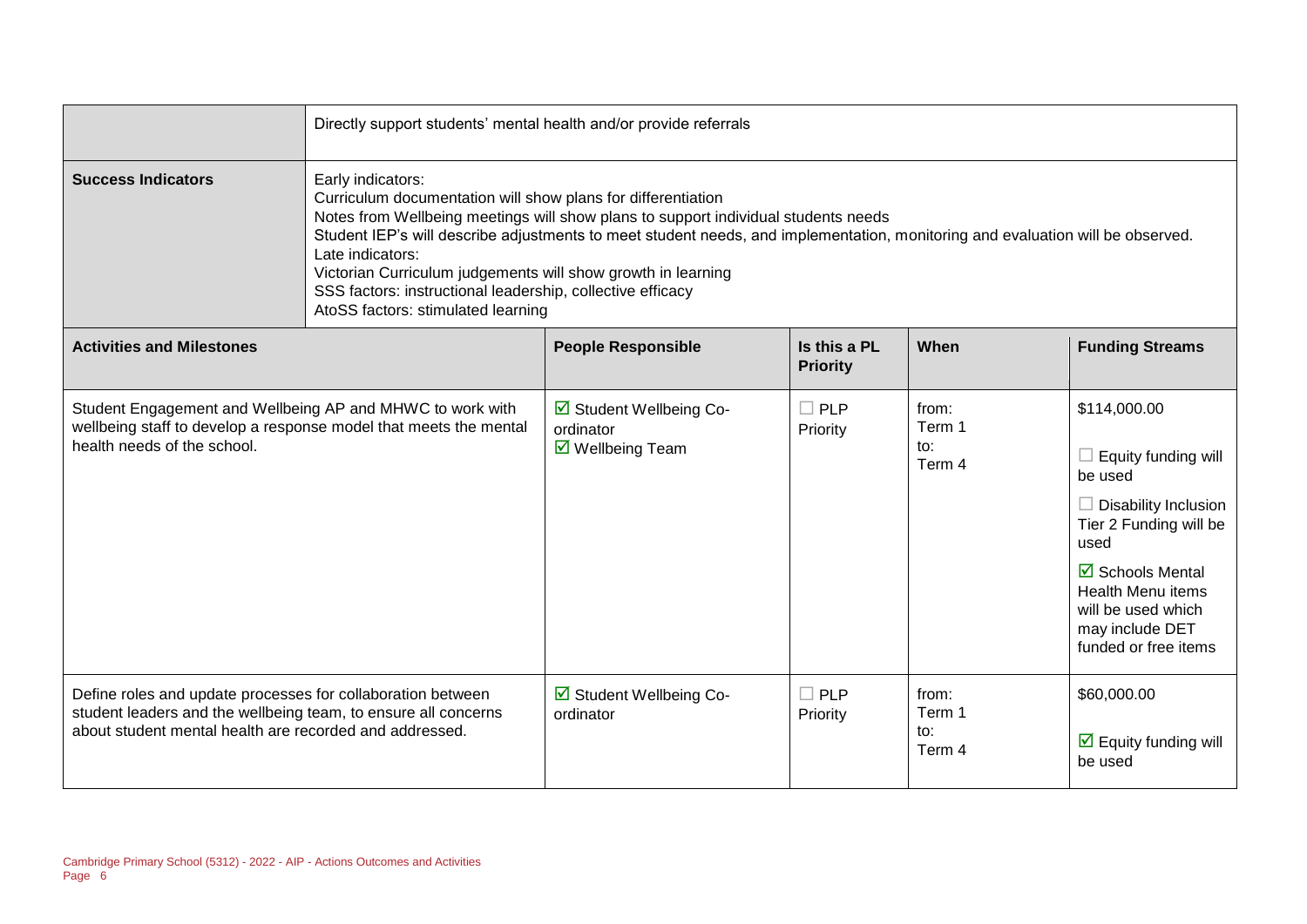|                                                                                                                                                                             |                                                                                                                                                                                                                                                                                                                                                                                                                                                                                                                                                                     |                                      |                        |                                             | $\Box$ Disability Inclusion<br>Tier 2 Funding will be<br>used<br>$\Box$ Schools Mental<br><b>Health Menu items</b><br>will be used which<br>may include DET<br>funded or free items                                                                   |
|-----------------------------------------------------------------------------------------------------------------------------------------------------------------------------|---------------------------------------------------------------------------------------------------------------------------------------------------------------------------------------------------------------------------------------------------------------------------------------------------------------------------------------------------------------------------------------------------------------------------------------------------------------------------------------------------------------------------------------------------------------------|--------------------------------------|------------------------|---------------------------------------------|-------------------------------------------------------------------------------------------------------------------------------------------------------------------------------------------------------------------------------------------------------|
| the teaching of the Personal and Social General Capability.<br>Develop and document a scope and sequence for the teaching of<br>the Personal and Social General Capability. | Audit current curriculum documents to identify gaps and overlaps in                                                                                                                                                                                                                                                                                                                                                                                                                                                                                                 | ☑ Student Wellbeing Co-<br>ordinator | $\Box$ PLP<br>Priority | from:<br>Term 1<br>$\mathsf{to}:$<br>Term 4 | \$60,000.00<br>$\triangleright$ Equity funding will<br>be used<br>$\Box$ Disability Inclusion<br>Tier 2 Funding will be<br>used<br>$\Box$ Schools Mental<br><b>Health Menu items</b><br>will be used which<br>may include DET<br>funded or free items |
| Goal 2                                                                                                                                                                      | Improve student learning outcomes in Literacy and Numeracy.                                                                                                                                                                                                                                                                                                                                                                                                                                                                                                         |                                      |                        |                                             |                                                                                                                                                                                                                                                       |
| 12 Month Target 2.1                                                                                                                                                         | After speaking with data coach, Kelly Juriansz, it is difficult to provide this data as the current data now looks at benchmark growth<br>rather than high relative growth.<br>As we are in our final year of implementing the strategic plan, we aim to meet all targets set to complete the 4 year strategic plan.                                                                                                                                                                                                                                                |                                      |                        |                                             |                                                                                                                                                                                                                                                       |
| 12 Month Target 2.2                                                                                                                                                         | Reading<br>Increase the number of students in Year 3 in the top two NAPLAN bands to 78%. (This is equivalent to approximately 117 students.)<br>Increase the number of students in Year 5 in the top two NAPLAN bands to 55%. (This is equivalent to approximately 63 students.)<br>Writing<br>Increase the number of students in Year 3 in the top two NAPLAN bands to 63%. (This is equivalent to approximately 77 students.)<br>Increase the number of students in Year 5 in the top two NAPLAN bands to 34%. (This is equivalent to approximately 39 students.) |                                      |                        |                                             |                                                                                                                                                                                                                                                       |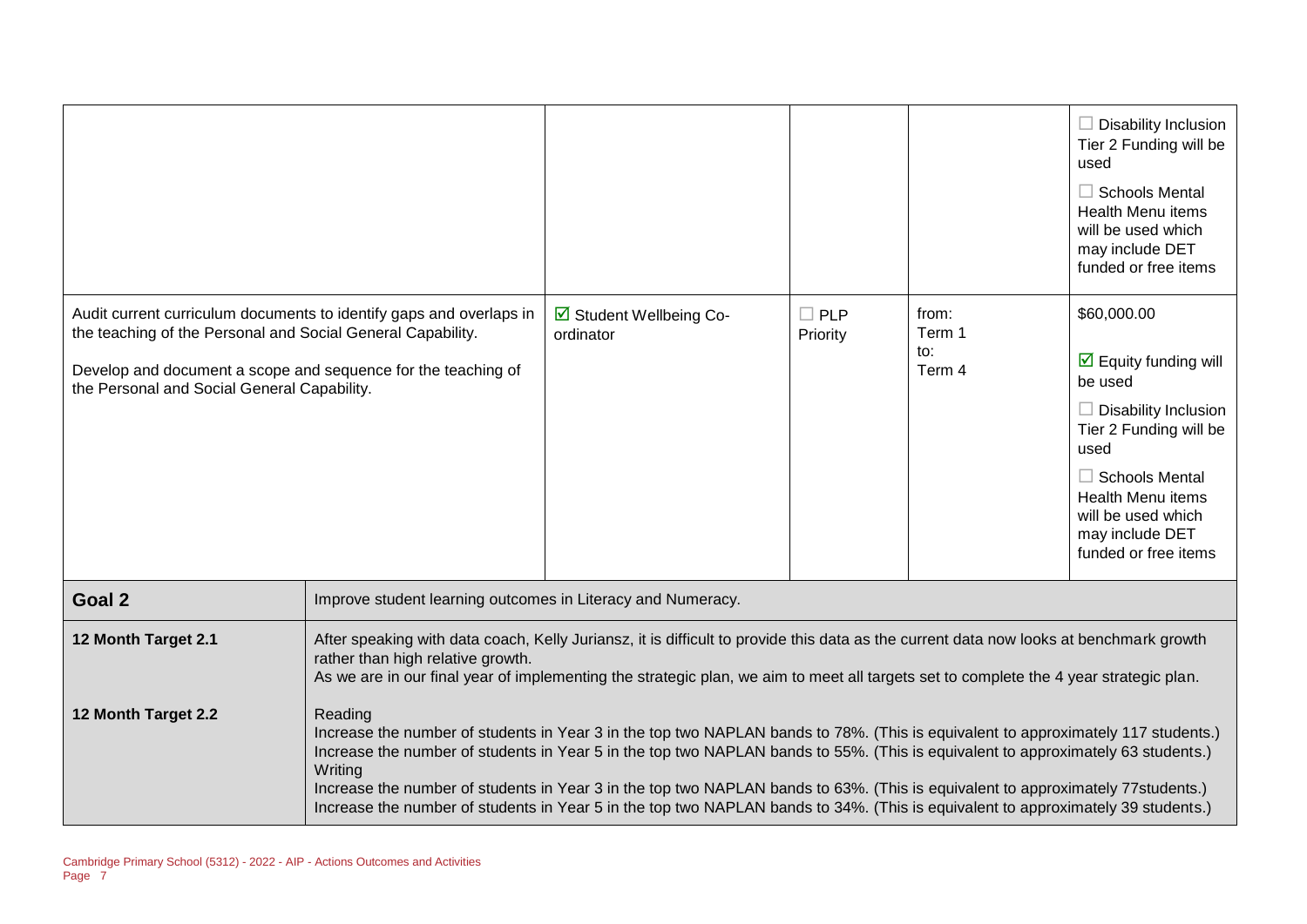|                                                   | Numeracy<br>Increase the number of students in Year 3 in the top two NAPLAN bands to 69%. (This is equivalent to approximately 75 students.)<br>Increase the number of students in Year 5 in the top two NAPLAN bands to 48%. (This is equivalent to approximately 54 students.)<br>Increase the participation rate to 100%                                                                                                                                                                                    |
|---------------------------------------------------|----------------------------------------------------------------------------------------------------------------------------------------------------------------------------------------------------------------------------------------------------------------------------------------------------------------------------------------------------------------------------------------------------------------------------------------------------------------------------------------------------------------|
| 12 Month Target 2.3                               | <b>TBA</b>                                                                                                                                                                                                                                                                                                                                                                                                                                                                                                     |
| 12 Month Target 2.4                               | Collective efficacy increase by 12% to 81%<br>Academic emphasis increase by 8% to 77%<br>Teacher collaboration increase by19% to 59%                                                                                                                                                                                                                                                                                                                                                                           |
| KIS <sub>1</sub><br>Evaluating impact on learning | Build leadership and teacher capacity to identify and plan for student learning needs and evaluate the impact of teaching practices<br>through professional learning communities. (EIL)                                                                                                                                                                                                                                                                                                                        |
| <b>Actions</b>                                    | Implement Professional Learning Communities to build teacher capacity in differentiated instruction.<br>Develop data literacy of teachers to inform understanding of students' needs and progress, and identify students who require<br>additional support for intervention or extension.                                                                                                                                                                                                                      |
| <b>Outcomes</b>                                   | Leaders will:<br>Prioritise essential curriculum and ensure these are taught with learning supports for all students.<br>Embed consistent formative assessments practices across the school.<br>Prioritise time in the timetable for teachers to collaborate.<br>Establish a targeted intervention support program for students.<br>Teachers will:<br>Identify the specific learning needs of their students and engage in reflective practices, evaluate and plan curriculum, assessment,<br>lessons in PLCs. |
|                                                   | Implement the school's instructional and pedagogical model.<br>Apply HITS when planning lessons and units of work.<br>Further develop a deeper understanding of core curriculum priority areas.<br>Identify students in need of targeted academic and wellbeing support and referred to the invention team.<br>Students will:                                                                                                                                                                                  |
|                                                   | Know how lessons are structured and how the instructional model supports their learning.<br>Experience success and celebrate learning growth.<br>Know what their next learning steps are to progress their learning.                                                                                                                                                                                                                                                                                           |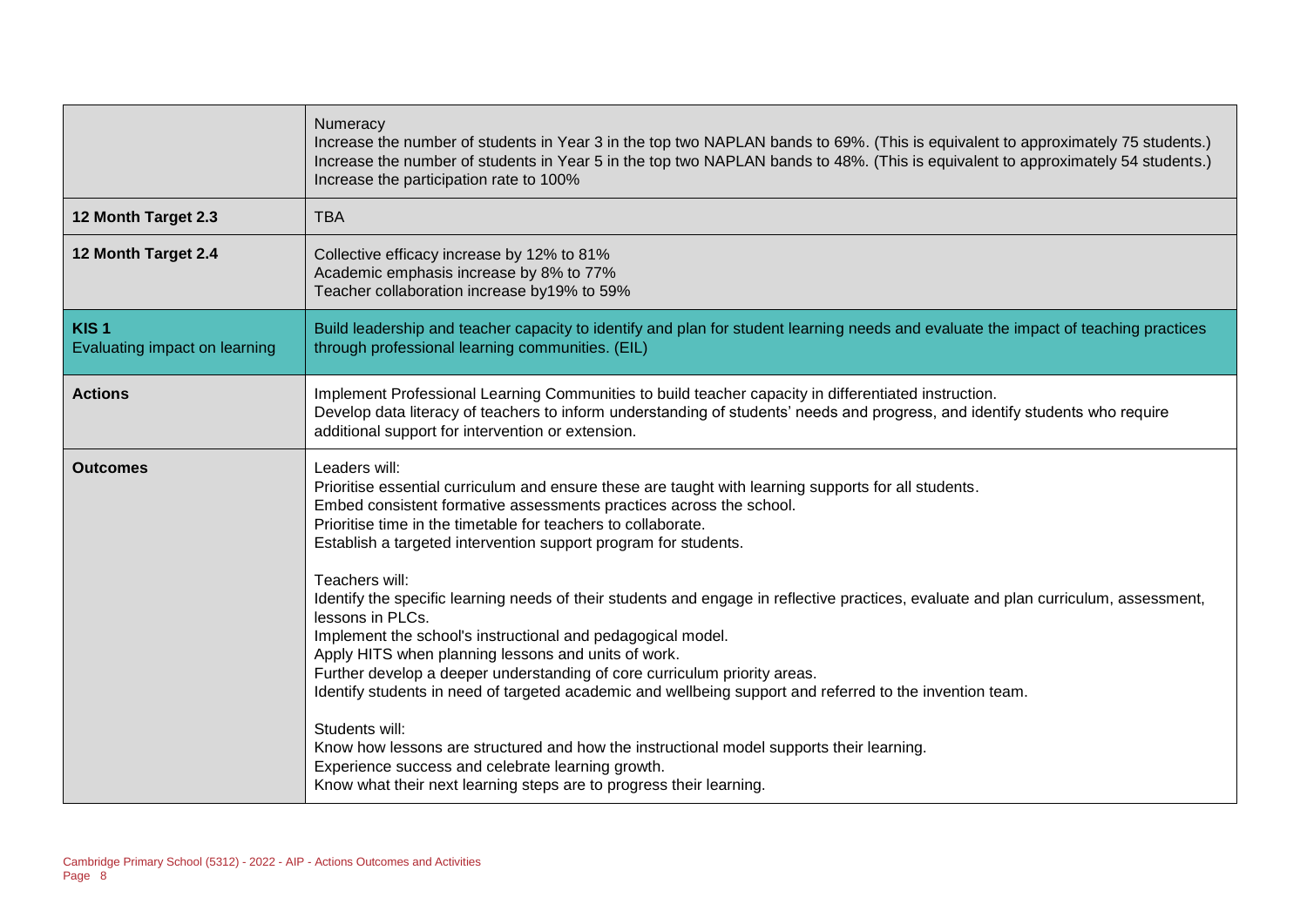| <b>Success Indicators</b>                                                                                             | Early indicators:<br>Curriculum documentation will show plans for differentiation<br>Formative and summative assessment rubrics will show student learning growth<br>Data walls<br>Late indicators:<br>Differentiated curriculum documents and evidence of student's learning at different levels.<br>Student feedback on differentiation, the instructional model, and the use of common strategies.<br>Targeted intervention data: tailored supports, assessment data, student surveys, ILP progress reports.<br><b>AToSS</b><br>2022 NAPLAN results |                                   |                                 |                                  |                                                                                                                                                                                                                                        |  |
|-----------------------------------------------------------------------------------------------------------------------|--------------------------------------------------------------------------------------------------------------------------------------------------------------------------------------------------------------------------------------------------------------------------------------------------------------------------------------------------------------------------------------------------------------------------------------------------------------------------------------------------------------------------------------------------------|-----------------------------------|---------------------------------|----------------------------------|----------------------------------------------------------------------------------------------------------------------------------------------------------------------------------------------------------------------------------------|--|
| <b>Activities and Milestones</b>                                                                                      |                                                                                                                                                                                                                                                                                                                                                                                                                                                                                                                                                        | <b>People Responsible</b>         | Is this a PL<br><b>Priority</b> | When                             | <b>Funding Streams</b>                                                                                                                                                                                                                 |  |
| to the school's instruction model.                                                                                    | PL delivered specific to differentiated instruction and directly linked                                                                                                                                                                                                                                                                                                                                                                                                                                                                                | $\triangleright$ Leadership Team  | $\Box$ PLP<br>Priority          | from:<br>Term 1<br>to:<br>Term 4 | \$0.00<br>$\Box$ Equity funding will<br>be used<br>$\Box$ Disability Inclusion<br>Tier 2 Funding will be<br>used<br>$\Box$ Schools Mental<br><b>Health Menu items</b><br>will be used which<br>may include DET<br>funded or free items |  |
| Data walls to be co-constructed with teachers and targeted<br>interventions to be tagged to focus groups of students. |                                                                                                                                                                                                                                                                                                                                                                                                                                                                                                                                                        | $\overline{\mathbf{M}}$ All Staff | $\Box$ PLP<br>Priority          | from:<br>Term 1<br>to:<br>Term 4 | \$0.00<br>$\Box$ Equity funding will<br>be used                                                                                                                                                                                        |  |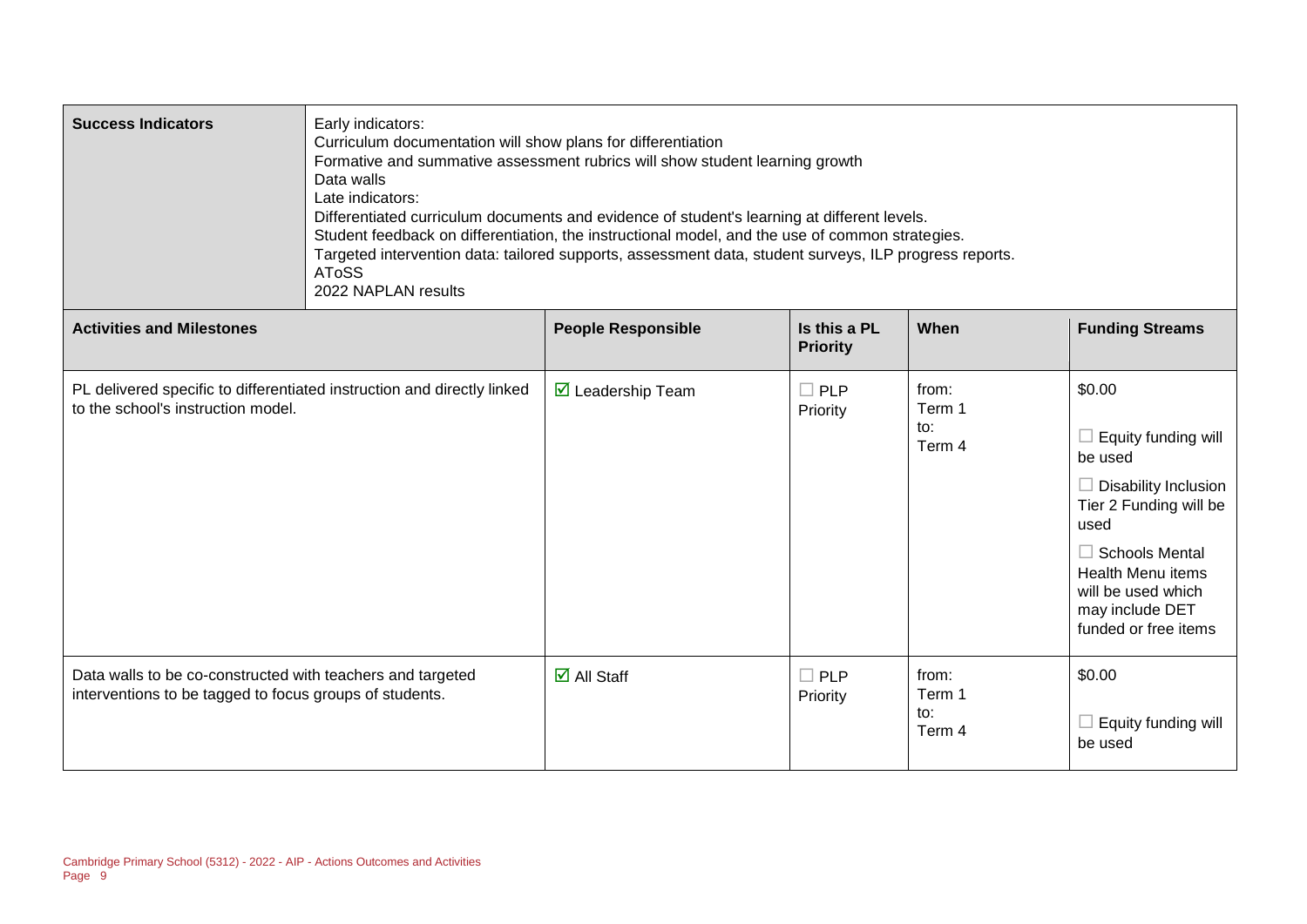|                                                                                                                        |                                                         |                           |                                  | $\Box$ Disability Inclusion<br>Tier 2 Funding will be<br>used<br>$\Box$ Schools Mental<br><b>Health Menu items</b><br>will be used which<br>may include DET<br>funded or free items                                             |
|------------------------------------------------------------------------------------------------------------------------|---------------------------------------------------------|---------------------------|----------------------------------|---------------------------------------------------------------------------------------------------------------------------------------------------------------------------------------------------------------------------------|
| Develop the capacity of PLC leaders through targeted leadership<br>development sessions.                               | ☑ Leadership Team                                       | $\Box$ PLP<br>Priority    | from:<br>Term 1<br>to:<br>Term 4 | \$0.00<br>$\Box$ Equity funding will<br>be used<br>$\Box$ Disability Inclusion<br>Tier 2 Funding will be<br>used<br>$\Box$ Schools Mental<br>Health Menu items<br>will be used which<br>may include DET<br>funded or free items |
| Engage in reflective practices in PLCs to assess the validity and<br>viability of formative and summative assessments. | ■ Leadership Team<br>$\overline{\boxtimes}$ PLC Leaders | $\square$ PLP<br>Priority | from:<br>Term 1<br>to:<br>Term 4 | \$0.00<br>$\Box$ Equity funding will<br>be used<br>$\Box$ Disability Inclusion<br>Tier 2 Funding will be<br>used<br>$\Box$ Schools Mental<br><b>Health Menu items</b><br>will be used which                                     |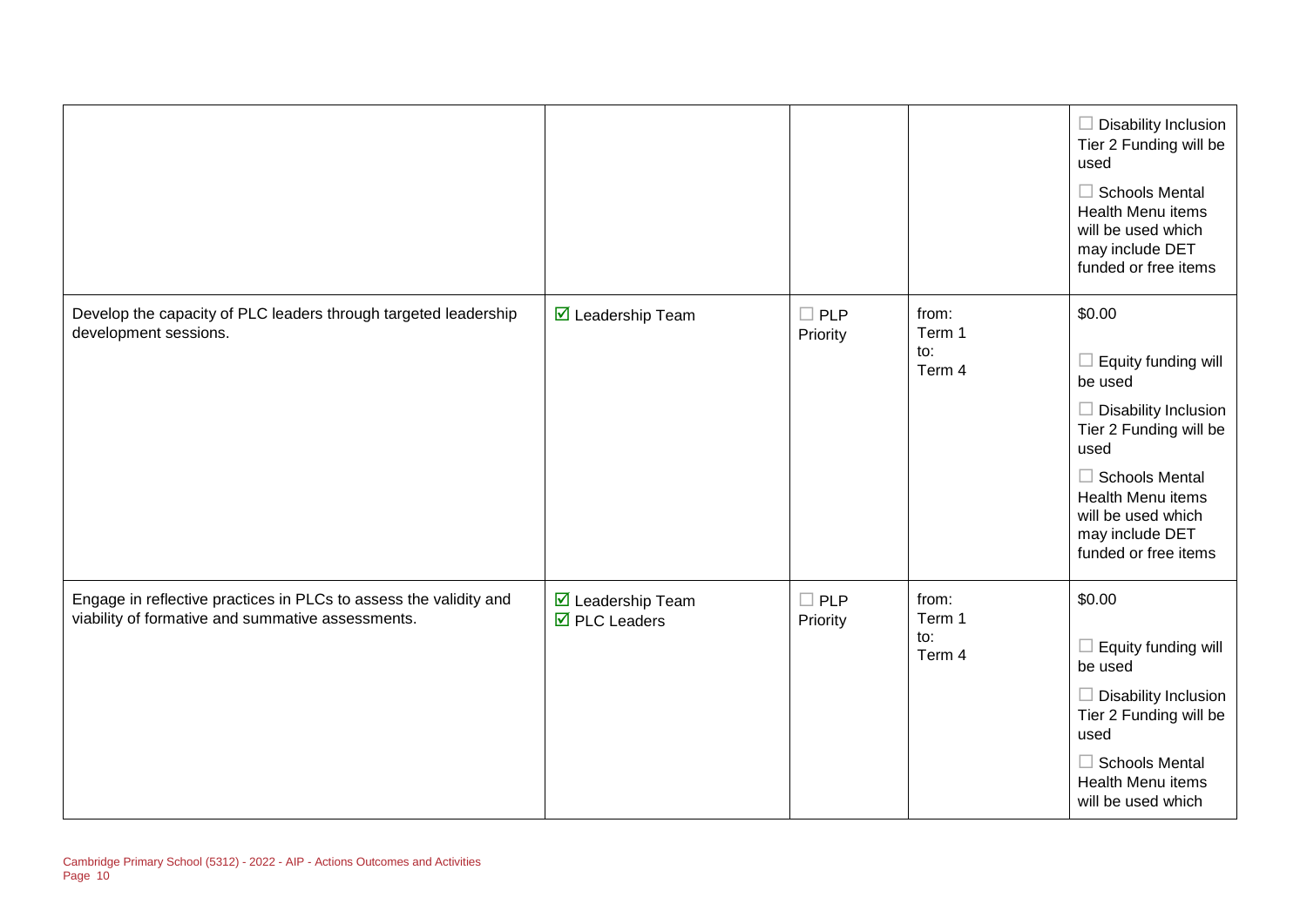|                                                                   |                                                                                                                                                                                                                                                                                                                                                                                   |                                                                                                                                                                                                                                                                                                                                                                           |  |  | may include DET<br>funded or free items |  |
|-------------------------------------------------------------------|-----------------------------------------------------------------------------------------------------------------------------------------------------------------------------------------------------------------------------------------------------------------------------------------------------------------------------------------------------------------------------------|---------------------------------------------------------------------------------------------------------------------------------------------------------------------------------------------------------------------------------------------------------------------------------------------------------------------------------------------------------------------------|--|--|-----------------------------------------|--|
| Goal 3                                                            | Improve students' engagement in their learning.                                                                                                                                                                                                                                                                                                                                   |                                                                                                                                                                                                                                                                                                                                                                           |  |  |                                         |  |
| 12 Month Target 3.1                                               | Student Voice and agency increase by 15% to 88%<br>Stimulated learning increase by 12% to 97%<br>Learning confidence increase by 14% to 97%<br>Increase participation rate to 91%                                                                                                                                                                                                 |                                                                                                                                                                                                                                                                                                                                                                           |  |  |                                         |  |
| 12 Month Target 3.2                                               | Parent and community involvement from 59% to 87%                                                                                                                                                                                                                                                                                                                                  |                                                                                                                                                                                                                                                                                                                                                                           |  |  |                                         |  |
| 12 Month Target 3.3                                               | Parent participation and involvement from 64% in 2021 to 90% in 2022<br>Teacher communication from 54% in 2021 to 75% in 2022<br>Stimulated learning environment from 66% in 2021 to 85% in 2022                                                                                                                                                                                  |                                                                                                                                                                                                                                                                                                                                                                           |  |  |                                         |  |
| KIS <sub>1</sub><br>Intellectual engagement and<br>self-awareness | Develop a culture of high expectation for all students. (IESA)                                                                                                                                                                                                                                                                                                                    |                                                                                                                                                                                                                                                                                                                                                                           |  |  |                                         |  |
| <b>Actions</b>                                                    | Whole school professional learning on the implementation of agreed literacy, numeracy and tutoring. (differentiation, formative<br>assessment, HIT, ILPs and learning goals)<br>Develop a visual representation of high expectations that motivate and empower student agency.<br>Conduct student conferences where goals are set and strategies are provided to achieve success. |                                                                                                                                                                                                                                                                                                                                                                           |  |  |                                         |  |
| <b>Outcomes</b>                                                   | Students will<br>Set achievable goals for their own learning growth<br>have a growth mindset and believe they can learn<br>actively participate and contribute to school decision making<br>use a consistent language across the school<br>use a range of strategies to self regulate and problem solve                                                                           | Know the lesson structure and how the instructional model supports their learning<br>experiencing success and celebrate learning growth - Bump it up wall in classrooms<br>represent their school and its students as confident members of a student leadership team<br>be able to articulate the schools values and expectations in classroom and non classroom settings |  |  |                                         |  |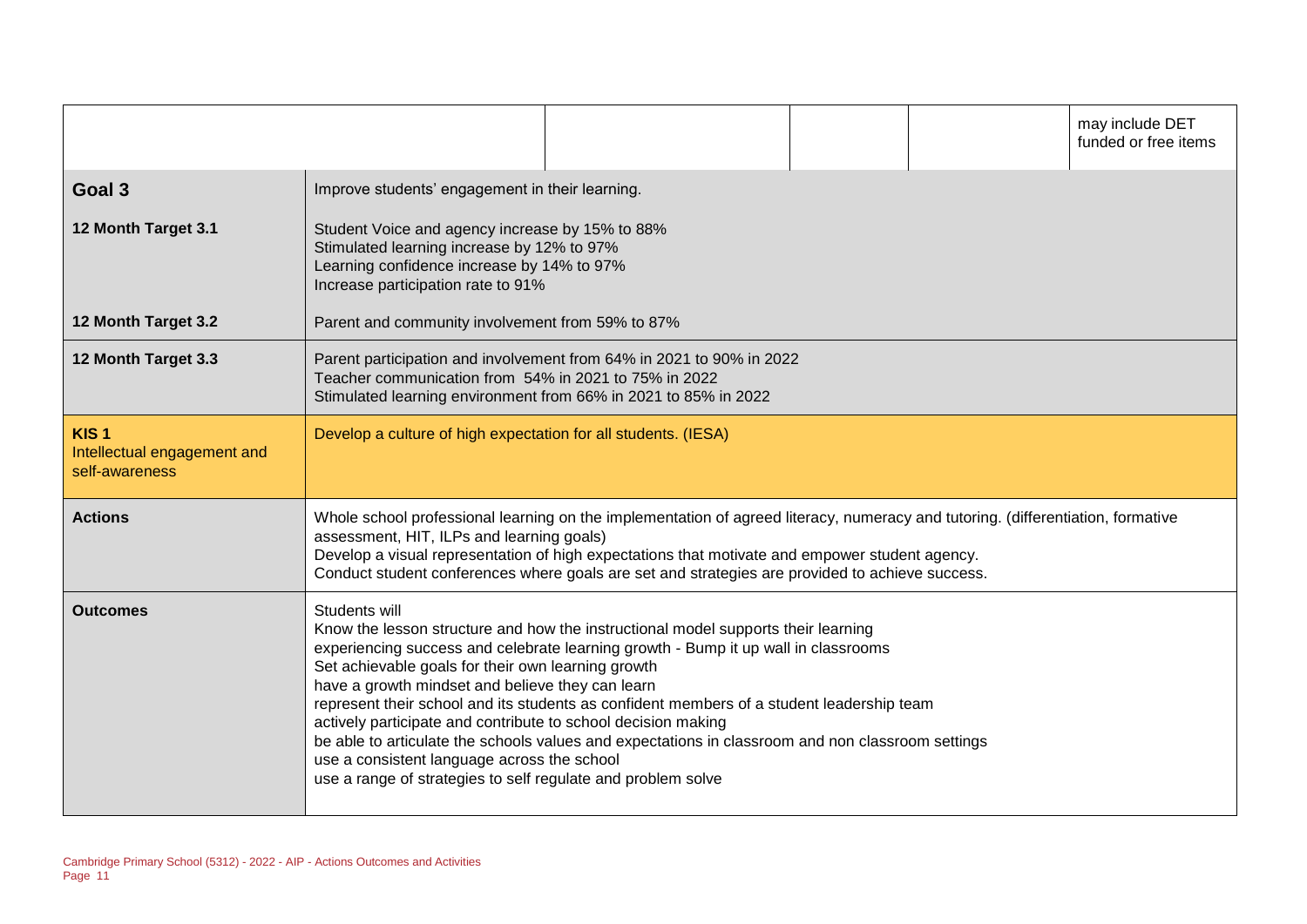|                                                                                                    | Teachers will<br>empower students to set high expectations<br>have high expectations of self and others<br>Further develop a deeper understanding of core curriculum priority areas<br>Identify the specific learning needs of their students and engage in reflective practices, evaluate and plan curriculum, assessment,<br>lessons in PLC<br>Leaders will<br>Priorities essential curriculum and ensure these are taught with learning supports for all students<br>Priorities time in the timetable for teachers to collaborate<br>Establish a targeted tutoring program for students<br>observe a consistent language and use of strategies across the school<br>monitor the implementation of the practice principles and HITS<br>develop a visual representation of high expectations and the steps it takes to success. |                             |                                 |                                  |                                                                                                                                                                                      |
|----------------------------------------------------------------------------------------------------|----------------------------------------------------------------------------------------------------------------------------------------------------------------------------------------------------------------------------------------------------------------------------------------------------------------------------------------------------------------------------------------------------------------------------------------------------------------------------------------------------------------------------------------------------------------------------------------------------------------------------------------------------------------------------------------------------------------------------------------------------------------------------------------------------------------------------------|-----------------------------|---------------------------------|----------------------------------|--------------------------------------------------------------------------------------------------------------------------------------------------------------------------------------|
| <b>Success Indicators</b>                                                                          | Teachers record observations of student progress<br>Bump it up walls<br>Parent opinion survey, school performance report, AtoSS, SOS<br>Universal language across whole school.<br>Data walls<br>classroom observations demonstrating personal growth for staff??                                                                                                                                                                                                                                                                                                                                                                                                                                                                                                                                                                |                             |                                 |                                  |                                                                                                                                                                                      |
| <b>Activities and Milestones</b>                                                                   |                                                                                                                                                                                                                                                                                                                                                                                                                                                                                                                                                                                                                                                                                                                                                                                                                                  | <b>People Responsible</b>   | Is this a PL<br><b>Priority</b> | When                             | <b>Funding Streams</b>                                                                                                                                                               |
| Understanding behaviours and identifying pyramid (80%, 15% and<br>5%) behaviours in the classroom. |                                                                                                                                                                                                                                                                                                                                                                                                                                                                                                                                                                                                                                                                                                                                                                                                                                  | $\boxtimes$ Leadership Team | <b>☑</b> PLP<br>Priority        | from:<br>Term 1<br>to:<br>Term 2 | \$0.00<br>Equity funding will<br>be used<br><b>Disability Inclusion</b><br>Tier 2 Funding will be<br>used<br>$\Box$ Schools Mental<br><b>Health Menu items</b><br>will be used which |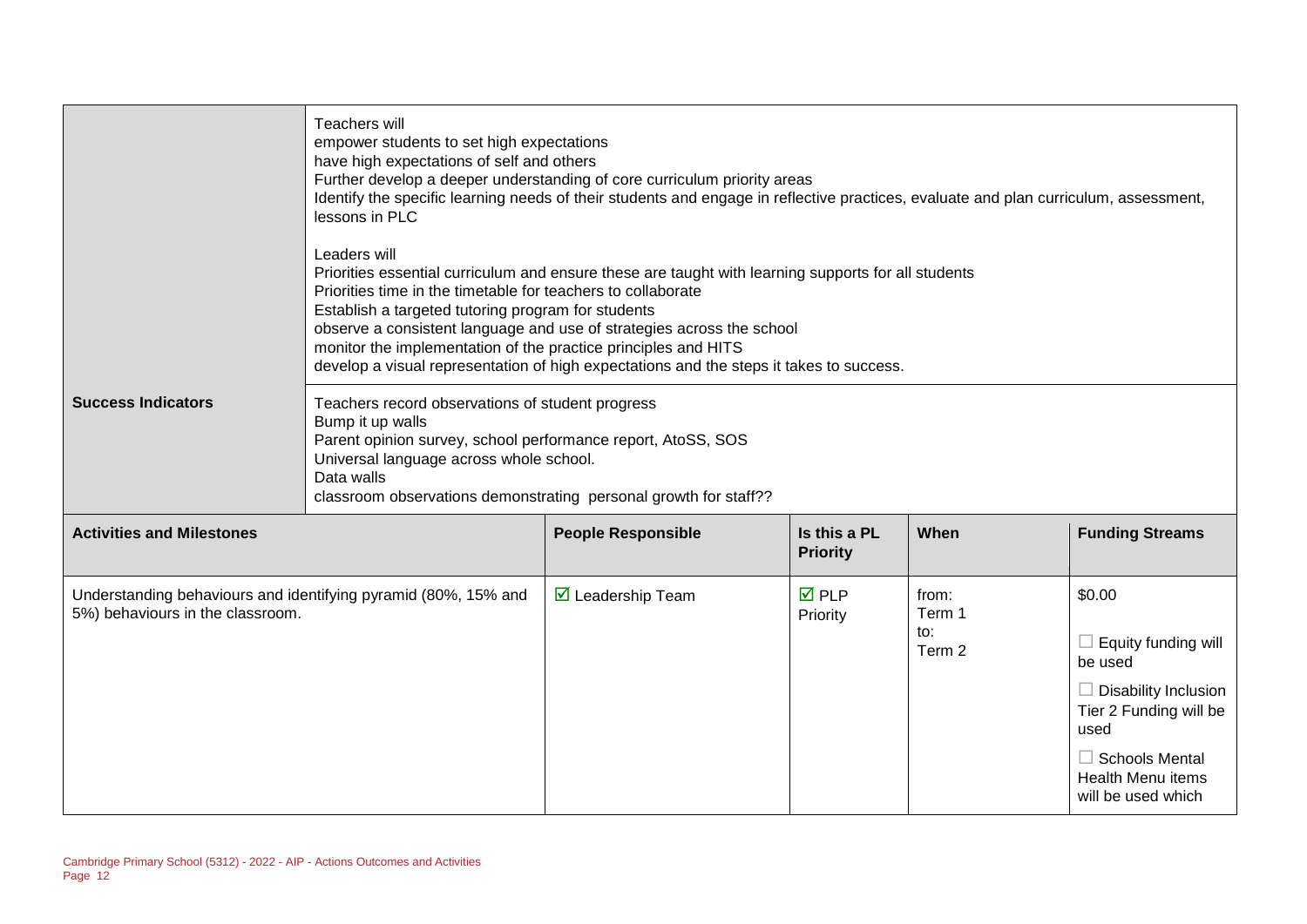|                                                                  |                                                                                                                                                                                                                                                                                                                                                                                                                                                                                                  |                                                                                                                                                                                                          |                        |                                  | may include DET<br>funded or free items                                                                                                                                                                                                |
|------------------------------------------------------------------|--------------------------------------------------------------------------------------------------------------------------------------------------------------------------------------------------------------------------------------------------------------------------------------------------------------------------------------------------------------------------------------------------------------------------------------------------------------------------------------------------|----------------------------------------------------------------------------------------------------------------------------------------------------------------------------------------------------------|------------------------|----------------------------------|----------------------------------------------------------------------------------------------------------------------------------------------------------------------------------------------------------------------------------------|
| PL Targeted at staff building high expectations for all students |                                                                                                                                                                                                                                                                                                                                                                                                                                                                                                  | $\overline{\mathsf{d}}$ All Staff                                                                                                                                                                        | $\Box$ PLP<br>Priority | from:<br>Term 1<br>to:<br>Term 4 | \$0.00<br>$\Box$ Equity funding will<br>be used<br><b>Disability Inclusion</b><br>Tier 2 Funding will be<br>used<br>$\Box$ Schools Mental<br><b>Health Menu items</b><br>will be used which<br>may include DET<br>funded or free items |
| KIS <sub>2</sub><br>Parents and carers as partners               |                                                                                                                                                                                                                                                                                                                                                                                                                                                                                                  | Strengthen partnerships with parents and the community that enhance students learning at school and at home. (PCP)                                                                                       |                        |                                  |                                                                                                                                                                                                                                        |
| <b>Actions</b>                                                   | Strengthen relationships with school families regular check ins                                                                                                                                                                                                                                                                                                                                                                                                                                  | Develop and implement a school wide approach to communication with parents carers, families and the wider community<br>Plan for school facilities and ground works that school is a great place to learn |                        |                                  |                                                                                                                                                                                                                                        |
| <b>Outcomes</b>                                                  | Leaders will<br>Priorities time for staff to communicate and build relationships with parents/carers<br>Provide time for staff to build capacity in teachers to strengthen home/school relationship<br>Teachers will<br>Have a strong relationship with students parents/carers<br>Time to make connections with families to build relationships with families<br>Feel connected with families<br>Students will<br>Feel connected to their school and have a positive attitude to come to school |                                                                                                                                                                                                          |                        |                                  |                                                                                                                                                                                                                                        |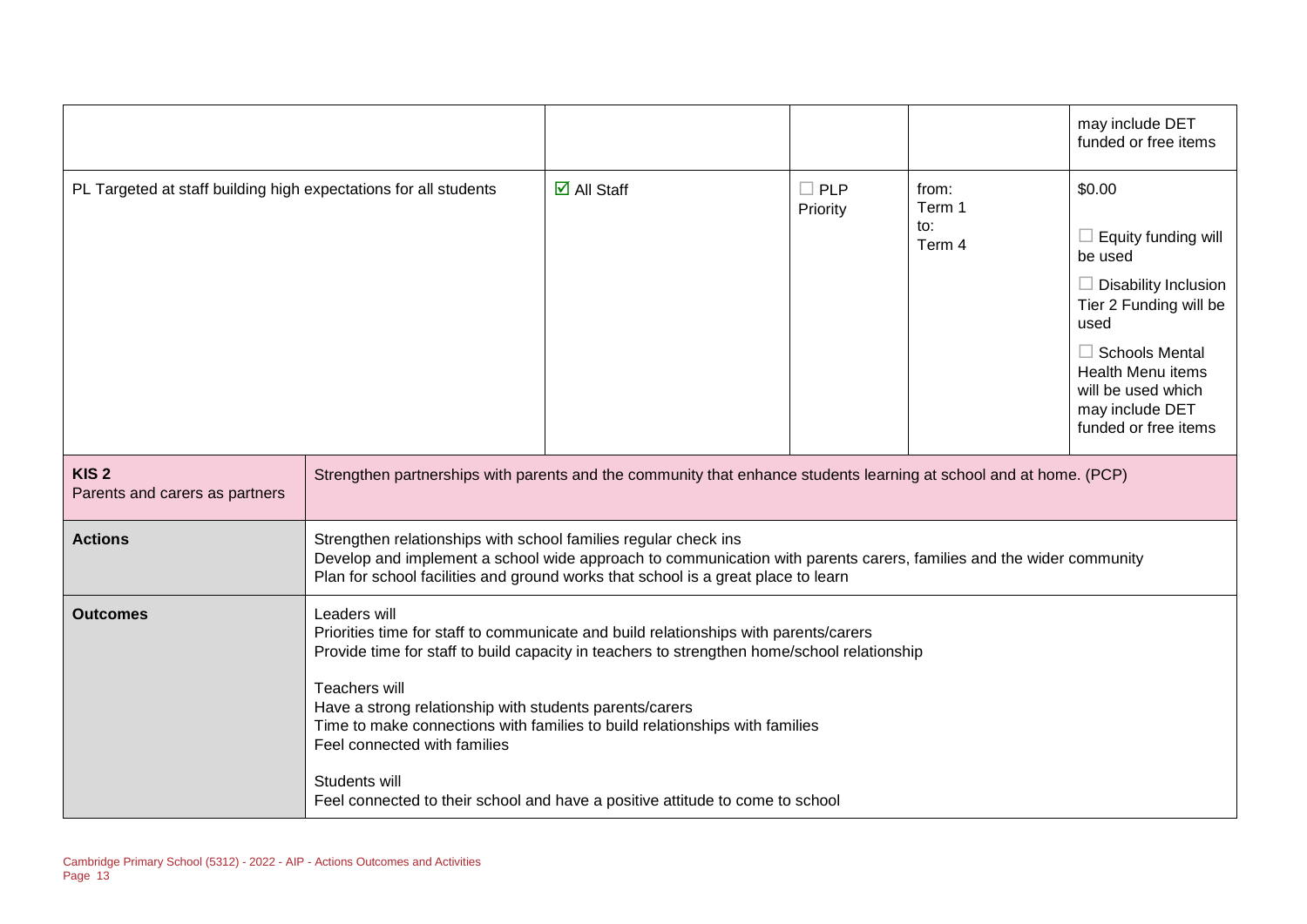|                                                                   | Feel a sense of connectedness between home and school |                                                                         |                                 |                                  |                                                                                                                                                                                                                                 |  |
|-------------------------------------------------------------------|-------------------------------------------------------|-------------------------------------------------------------------------|---------------------------------|----------------------------------|---------------------------------------------------------------------------------------------------------------------------------------------------------------------------------------------------------------------------------|--|
| <b>Success Indicators</b>                                         | <b>School based Atoss</b><br>POS                      |                                                                         |                                 |                                  |                                                                                                                                                                                                                                 |  |
| <b>Activities and Milestones</b>                                  |                                                       | <b>People Responsible</b>                                               | Is this a PL<br><b>Priority</b> | When                             | <b>Funding Streams</b>                                                                                                                                                                                                          |  |
| Teachers connecting with families to build stronger relationships |                                                       | $\overline{\mathbf{M}}$ All Staff                                       | $\square$ PLP<br>Priority       | from:<br>Term 1<br>to:<br>Term 4 | \$0.00<br>$\Box$ Equity funding will<br>be used<br>Disability Inclusion<br>Tier 2 Funding will be<br>used<br>$\Box$ Schools Mental<br><b>Health Menu items</b><br>will be used which<br>may include DET<br>funded or free items |  |
| External agencies to support with wellbeing referrals.            |                                                       | $\overline{\mathbf{M}}$ Allied Health<br>$\triangledown$ Wellbeing Team | $\Box$ PLP<br>Priority          | from:<br>Term 1<br>to:<br>Term 4 | \$40,000.00<br>$\Box$ Equity funding will<br>be used<br>Disability Inclusion<br>Tier 2 Funding will be<br>used<br>$\Box$ Schools Mental<br>Health Menu items<br>will be used which                                              |  |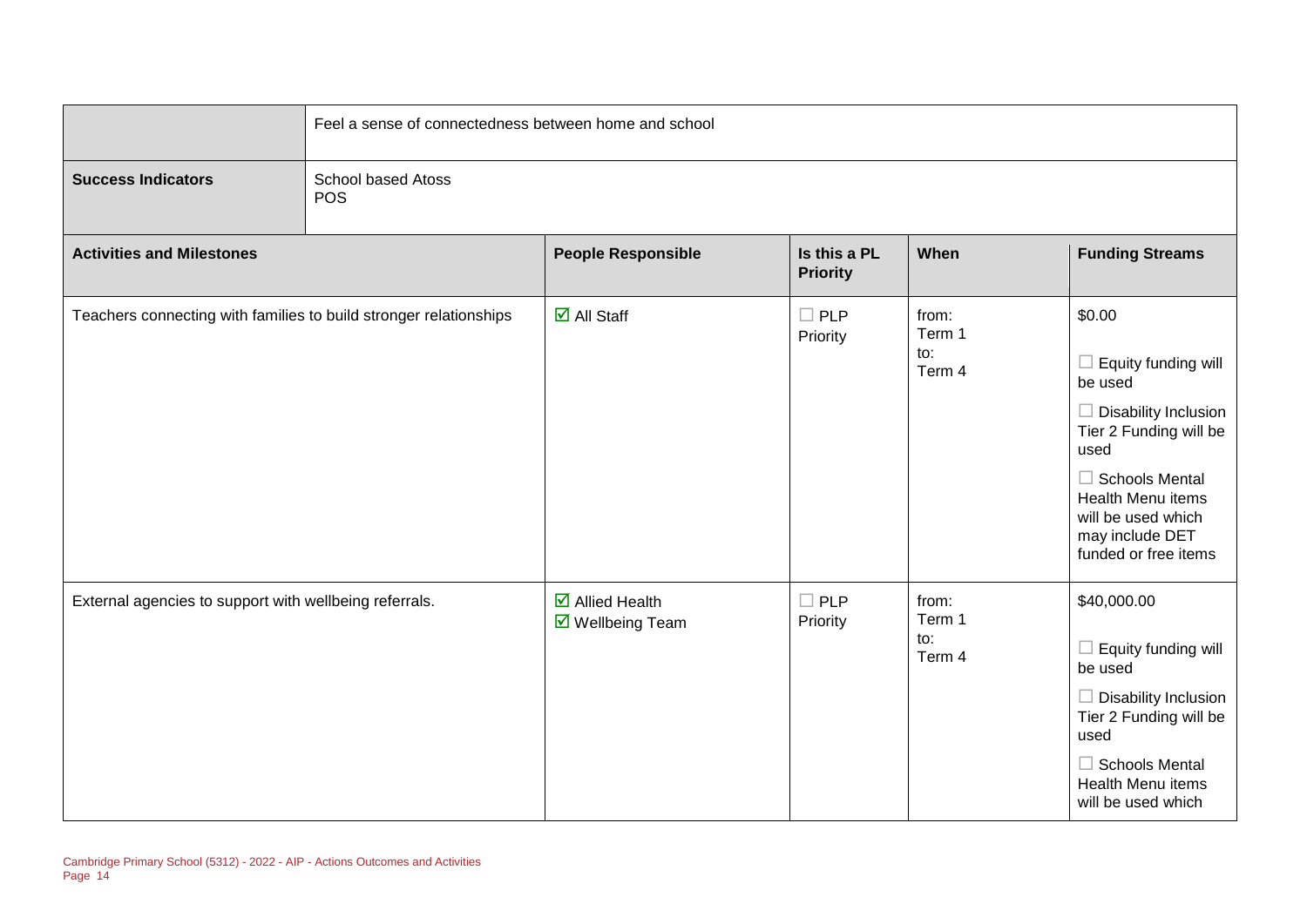|                         |                                 |                        |                                  | may include DET<br>funded or free items                                                                                                                                                                                  |
|-------------------------|---------------------------------|------------------------|----------------------------------|--------------------------------------------------------------------------------------------------------------------------------------------------------------------------------------------------------------------------|
| Improving relationships | $\triangledown$ Leadership Team | $\Box$ PLP<br>Priority | from:<br>Term 1<br>to:<br>Term 3 | \$0.00<br>Equity funding will<br>be used<br><b>Disability Inclusion</b><br>Tier 2 Funding will be<br>used<br>$\Box$ Schools Mental<br>Health Menu items<br>will be used which<br>may include DET<br>funded or free items |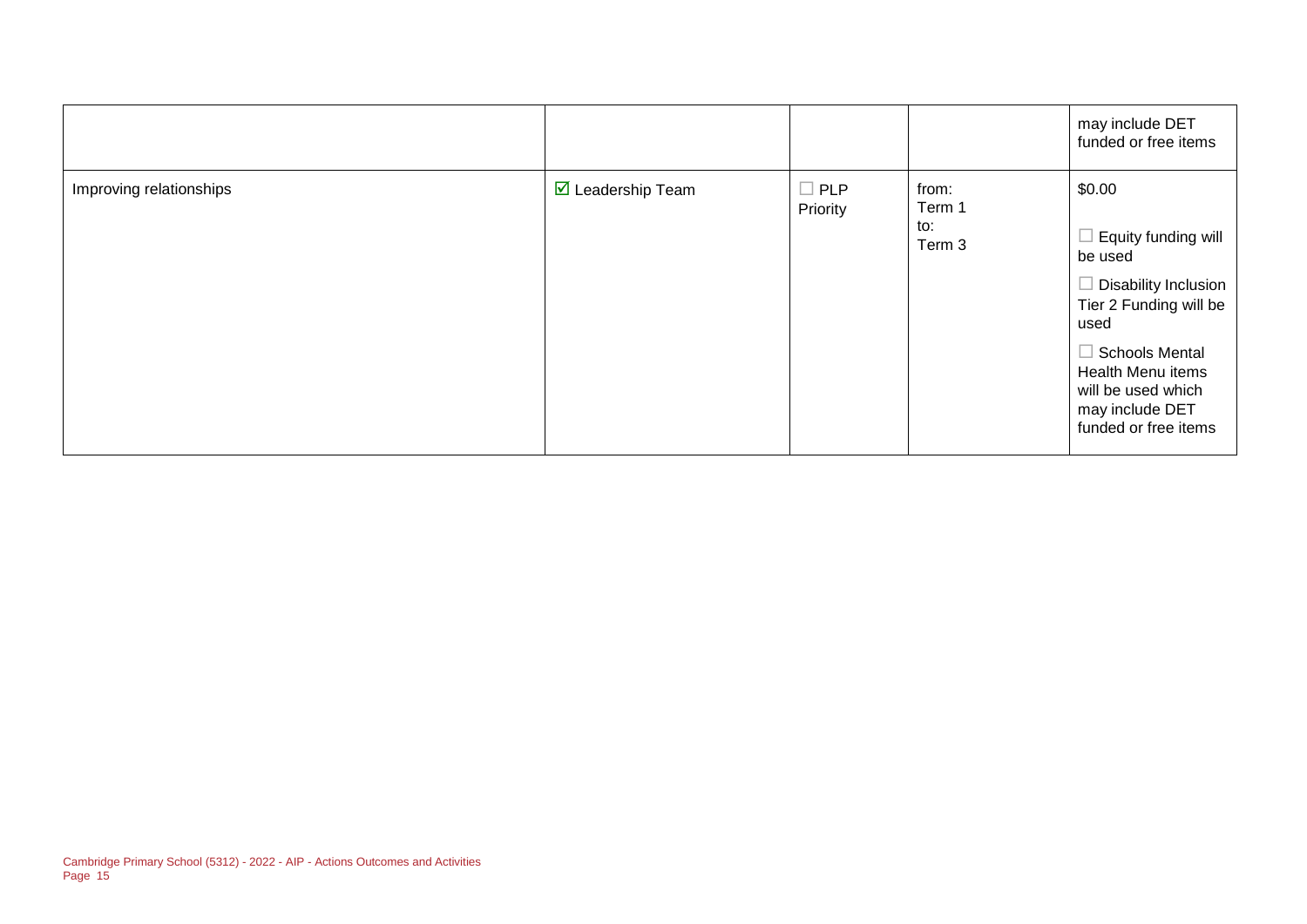# **Funding Planner**

## Summary of Budget and Allocated Funding

| <b>Summary of Budget</b>            | School's total funding (\$) | <b>Funding Allocated in activities (\$)</b> | Still available/shortfall |
|-------------------------------------|-----------------------------|---------------------------------------------|---------------------------|
| <b>Equity Funding</b>               | \$135,000.00                | \$135,000.00                                | \$0.00                    |
| Disability Inclusion Tier 2 Funding | \$0.00                      | \$0.00                                      | \$0.00                    |
| Schools Mental Health Fund and Menu | \$112,000.00                | \$112,000.00                                | \$0.00                    |
| <b>Total</b>                        | \$247,000.00                | \$247,000.00                                | \$0.00                    |

#### Activities and Milestones – Total Budget

| <b>Activities and Milestones</b>                                                                                                                                                            | <b>Budget</b> |
|---------------------------------------------------------------------------------------------------------------------------------------------------------------------------------------------|---------------|
| Review PLC inquiry cycle approach and schedule first PLC<br>inquiry cycle to begin Week 4 Term 1 with a focus on<br>differentiated instruction                                              | \$15,000.00   |
| Student Engagement and Wellbeing AP and MHWC to<br>work with wellbeing staff to develop a response model that<br>meets the mental health needs of the school.                               | \$114,000.00  |
| Define roles and update processes for collaboration<br>between student leaders and the wellbeing team, to ensure<br>all concerns about student mental health are recorded and<br>addressed. | \$60,000.00   |
| Audit current curriculum documents to identify gaps and<br>overlaps in the teaching of the Personal and Social General<br>Capability.                                                       | \$60,000.00   |
| Develop and document a scope and sequence for the<br>teaching of the Personal and Social General Capability.                                                                                |               |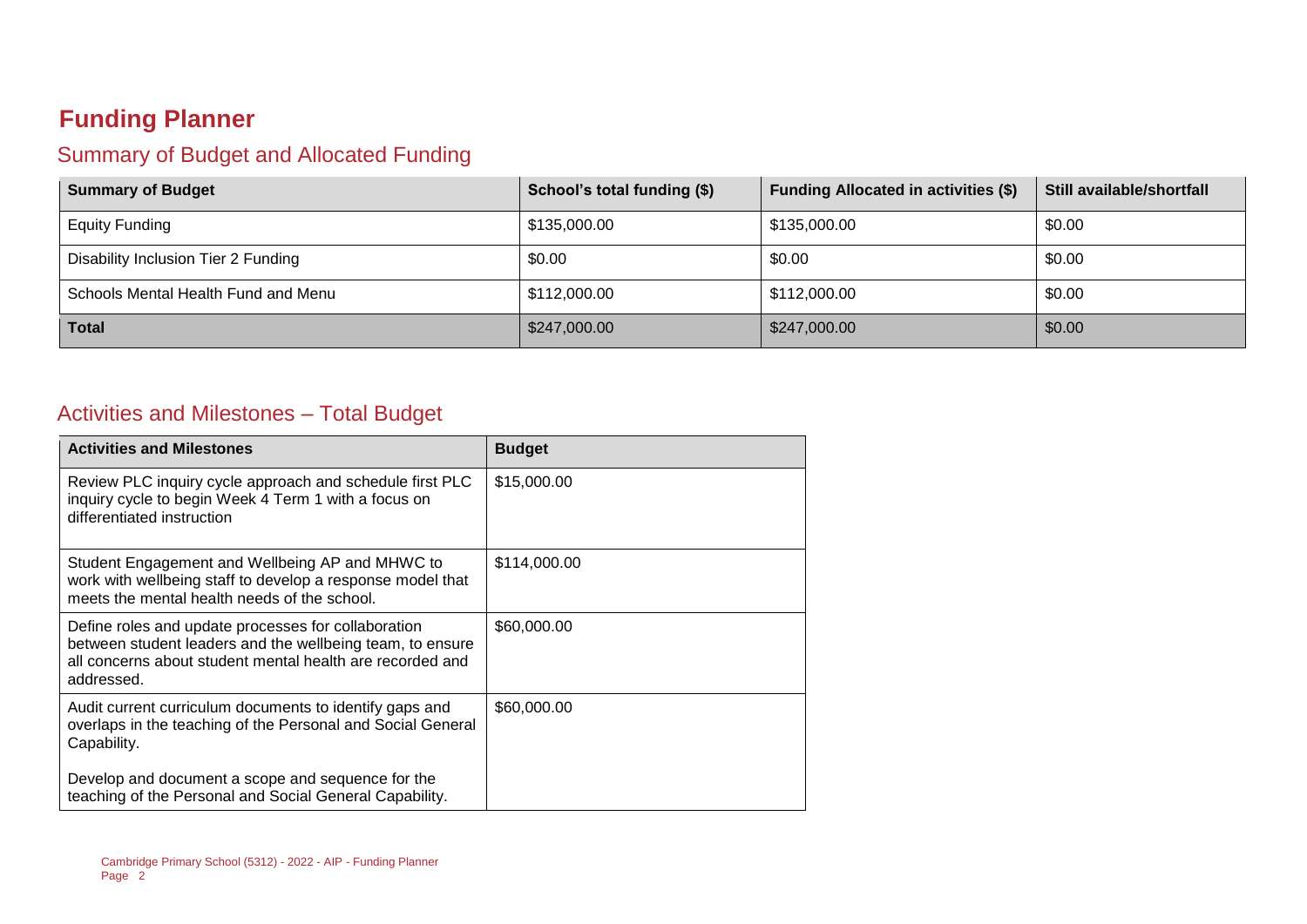| Totals | \$249,000.00 |
|--------|--------------|
|--------|--------------|

## Activities and Milestones - Equity Funding

| <b>Activities and Milestones</b>                                                                                                                                                                                                                               | When                             | <b>Funding allocated (\$)</b> | Category                                                                                       |
|----------------------------------------------------------------------------------------------------------------------------------------------------------------------------------------------------------------------------------------------------------------|----------------------------------|-------------------------------|------------------------------------------------------------------------------------------------|
| Review PLC inquiry cycle approach<br>and schedule first PLC inquiry<br>cycle to begin Week 4 Term 1 with<br>a focus on differentiated instruction                                                                                                              | from:<br>Term 1<br>to:<br>Term 3 | \$15,000.00                   | $\triangleright$ Professional development (excluding CRT costs and new FTE)<br>$\boxtimes$ CRT |
| Define roles and update processes<br>for collaboration between student<br>leaders and the wellbeing team, to<br>ensure all concerns about student<br>mental health are recorded and<br>addressed.                                                              | from:<br>Term 1<br>to:<br>Term 4 | \$60,000.00                   | $\boxtimes$ School-based staffing                                                              |
| Audit current curriculum documents<br>to identify gaps and overlaps in the<br>teaching of the Personal and Social<br>General Capability.<br>Develop and document a scope<br>and sequence for the teaching of<br>the Personal and Social General<br>Capability. | from:<br>Term 1<br>to:<br>Term 4 | \$60,000.00                   | $\boxtimes$ School-based staffing                                                              |
| <b>Totals</b>                                                                                                                                                                                                                                                  |                                  | \$135,000.00                  |                                                                                                |

#### Activities and Milestones - Disability Inclusion Funding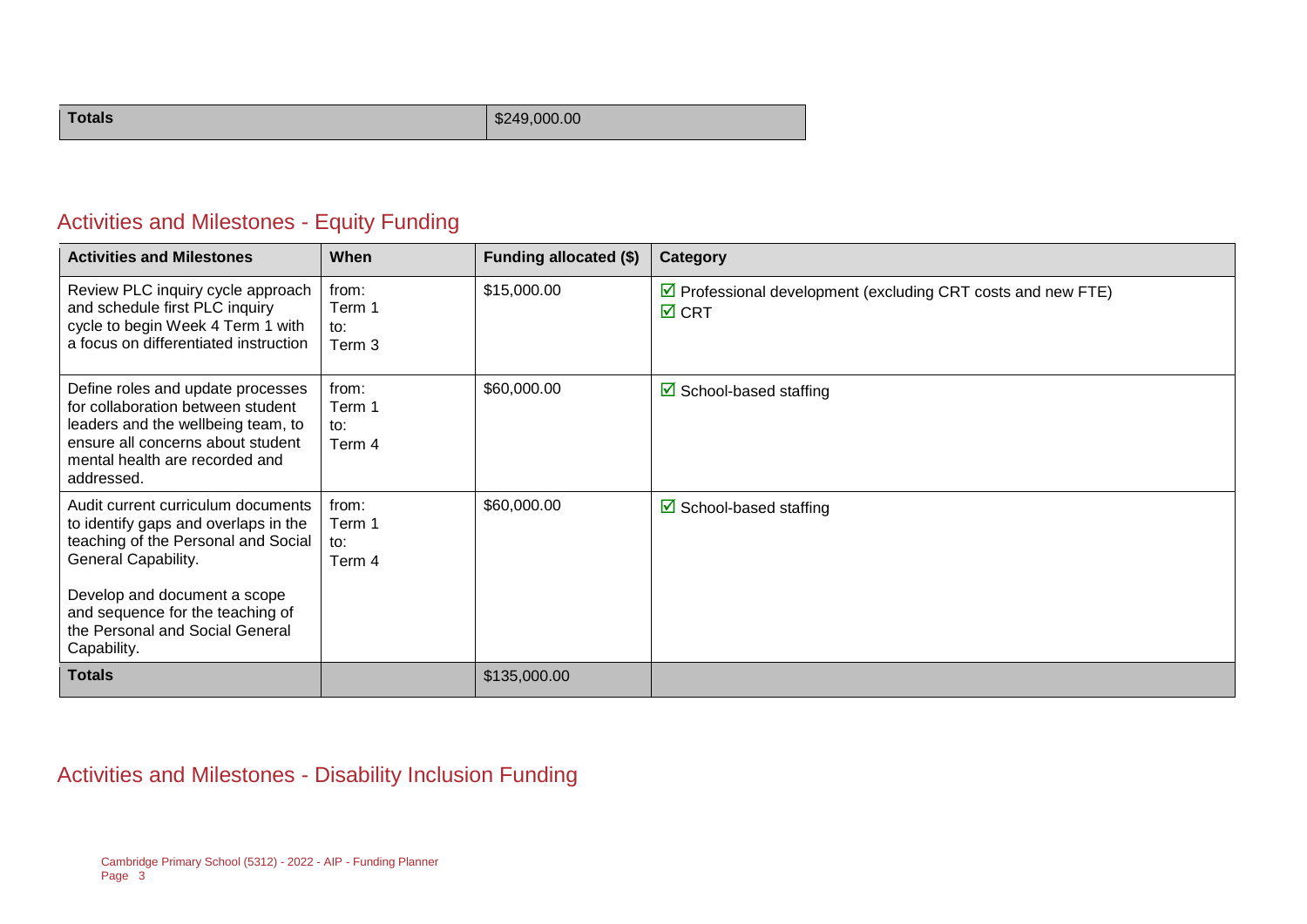| <b>Activities and Milestones</b> | <b>When</b> | <b>Funding allocated (\$)</b> | Category |
|----------------------------------|-------------|-------------------------------|----------|
| <b>Totals</b>                    |             | \$0.00                        |          |

#### Activities and Milestones - Schools Mental Health Fund and Menu

| <b>Activities and Milestones</b>                                                                                                                                    | When                             | Funding allocated (\$) | Category                                                                                                                                                                                                      |
|---------------------------------------------------------------------------------------------------------------------------------------------------------------------|----------------------------------|------------------------|---------------------------------------------------------------------------------------------------------------------------------------------------------------------------------------------------------------|
| Student Engagement and<br>Wellbeing AP and MHWC to work<br>with wellbeing staff to develop a<br>response model that meets the<br>mental health needs of the school. | from:<br>Term 1<br>to:<br>Term 4 | \$112,000.00           | $\triangleright$ Tier 1/Category: Whole school approach to positive mental health<br>This activity will use Mental Health Menu staffing<br>Additional mental health and wellbeing professional<br><b>MHWC</b> |
| <b>Totals</b>                                                                                                                                                       |                                  | \$112,000.00           |                                                                                                                                                                                                               |

## Additional Funding Planner – Total Budget

| <b>Activities and Milestones</b> | <b>Budget</b> |  |
|----------------------------------|---------------|--|
| <b>Totals</b>                    | \$0.00        |  |

#### Additional Funding Planner – Equity Funding

| <b>Activities and Milestones</b> | <b>When</b> | Funding allocated $(\$)$   Category |  |
|----------------------------------|-------------|-------------------------------------|--|
| <b>Totals</b>                    |             | \$0.00                              |  |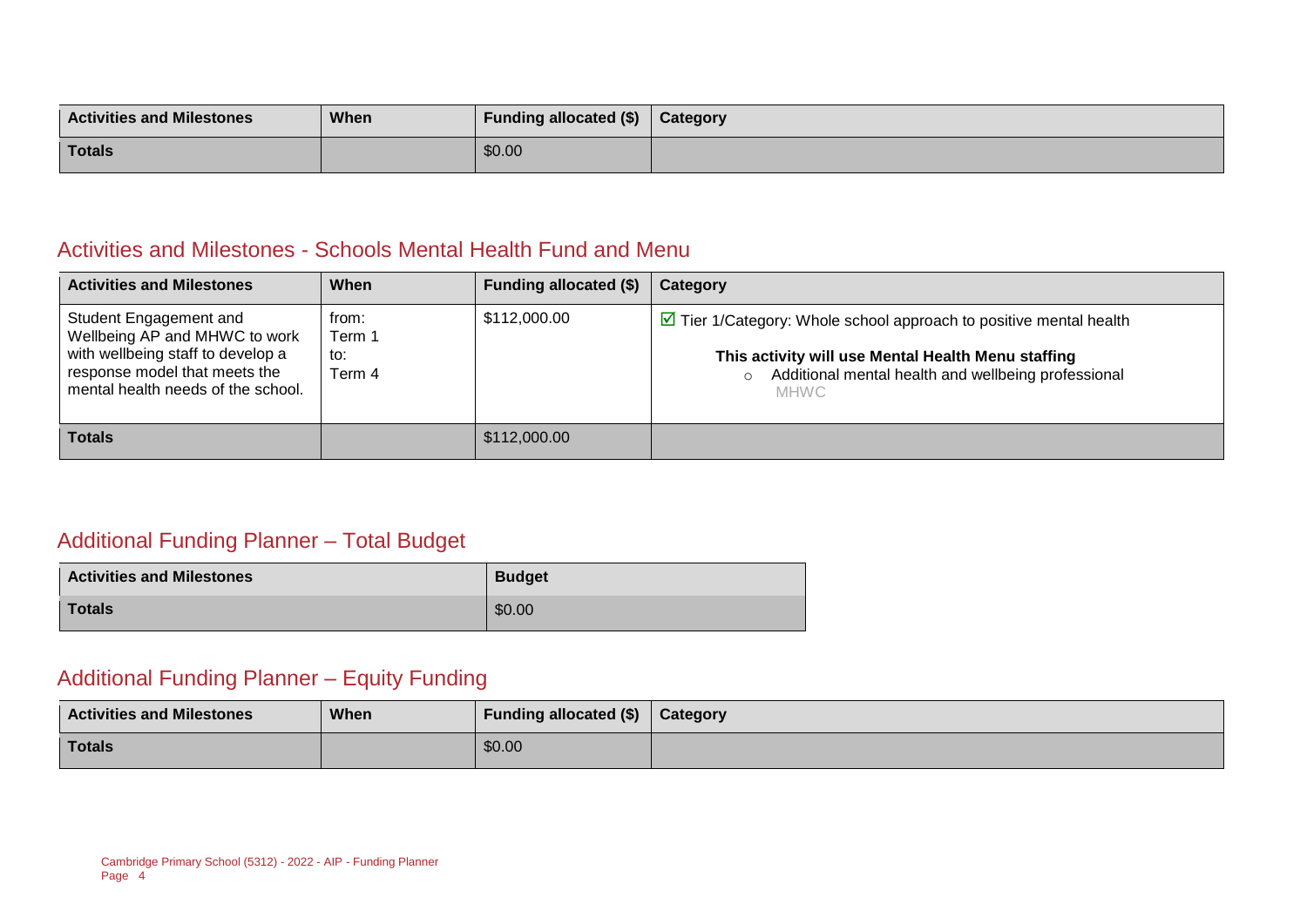## Additional Funding Planner – Disability Inclusion Funding

| <b>Activities and Milestones</b> | When | Funding allocated (\$) | Category |
|----------------------------------|------|------------------------|----------|
| Totals                           |      | \$0.00                 |          |

#### Additional Funding Planner – Schools Mental Health Fund and Menu

| <b>Activities and Milestones</b> | When | <b>Funding allocated (\$)</b> | Category |
|----------------------------------|------|-------------------------------|----------|
| <b>Totals</b>                    |      | \$0.00                        |          |